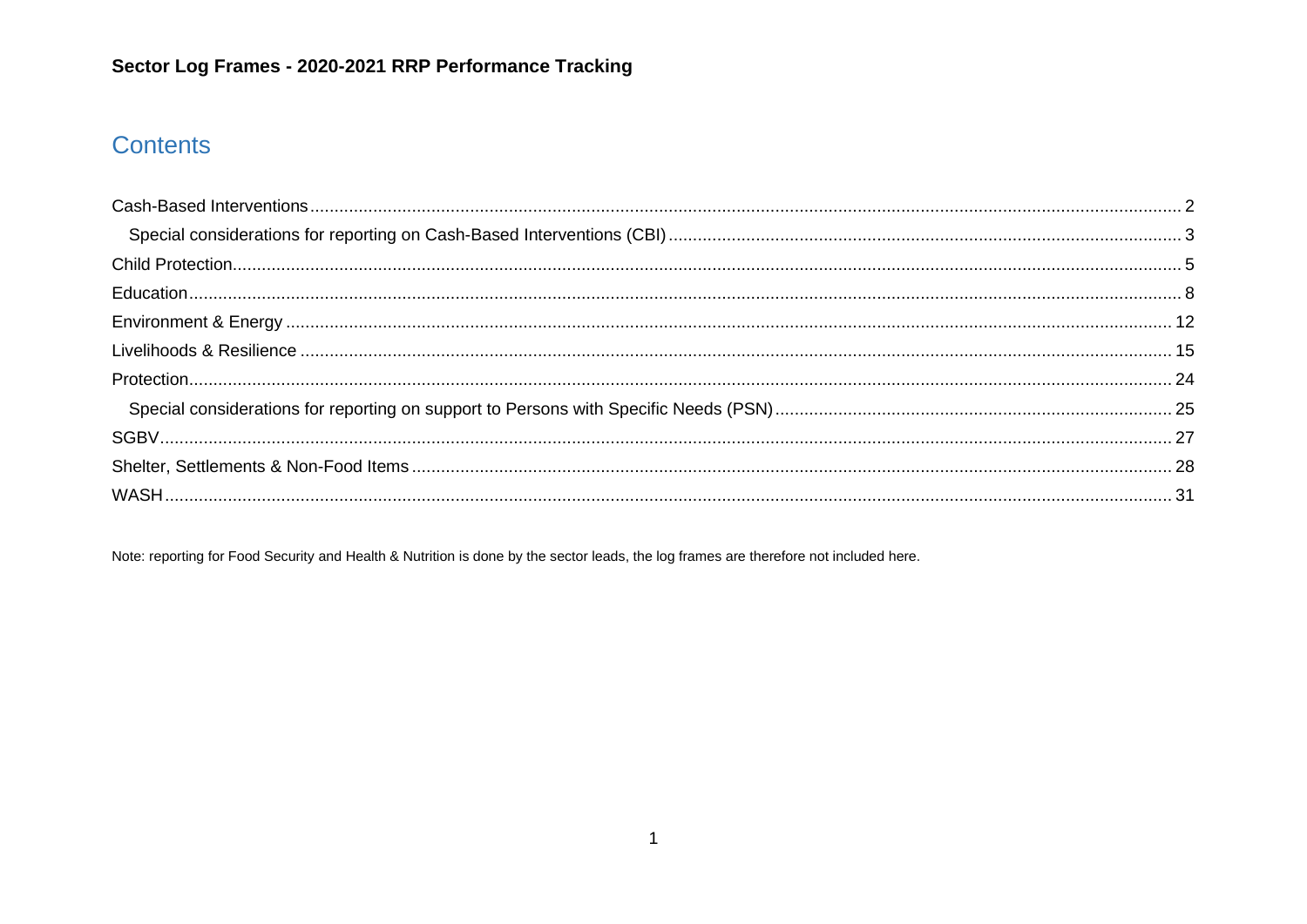# <span id="page-1-0"></span>Cash-Based Interventions

| No.            | <b>Objectives</b>                                                                 | <b>Indicators</b>                                                                | <b>Activities</b>                                                                                                                                           |                                                                                                                                                                               |
|----------------|-----------------------------------------------------------------------------------|----------------------------------------------------------------------------------|-------------------------------------------------------------------------------------------------------------------------------------------------------------|-------------------------------------------------------------------------------------------------------------------------------------------------------------------------------|
|                | <b>Financial</b><br>inclusion and<br>access to<br>financial services<br>promoted  | # of households enrolled in bank account                                         | Partners to report and include financial service<br>provider                                                                                                |                                                                                                                                                                               |
|                |                                                                                   | # of households enrolled in mobile money                                         | Partners to report and include financial service<br>provider                                                                                                |                                                                                                                                                                               |
| $\mathbf{1}$ . |                                                                                   |                                                                                  | # of active customers per financial services agency outlet.                                                                                                 | <b>SECTOR LEAD TO REPORT UNDER LIVELIHOODS:</b><br>SET - QUA/ANN - Enabling environment reinforced<br>RRP/5W: Strengthened engagement of<br>$\circ$<br>DLG and private sector |
|                |                                                                                   | # of financial literacy trainings                                                | <b>PARTNERS TO REPORT UNDER LIVELIHOODS:</b><br>SET - QUA - Support household self-reliance<br>RRP/5W: Increased access to savings and<br>$\circ$<br>credit |                                                                                                                                                                               |
| 2.             | <b>Access to cash</b><br>and voucher<br>assistance for<br>basic needs<br>expanded | # of households receiving cash assistance for basic needs<br>(multipurpose cash) | # of households receiving cash assistance /<br>voucher assistance for basic needs (including PSN<br>households)                                             |                                                                                                                                                                               |
|                |                                                                                   | # of households receiving voucher assistance for basic needs                     |                                                                                                                                                             |                                                                                                                                                                               |
|                |                                                                                   | amount of multipurpose cash and voucher assistance in UGX                        |                                                                                                                                                             |                                                                                                                                                                               |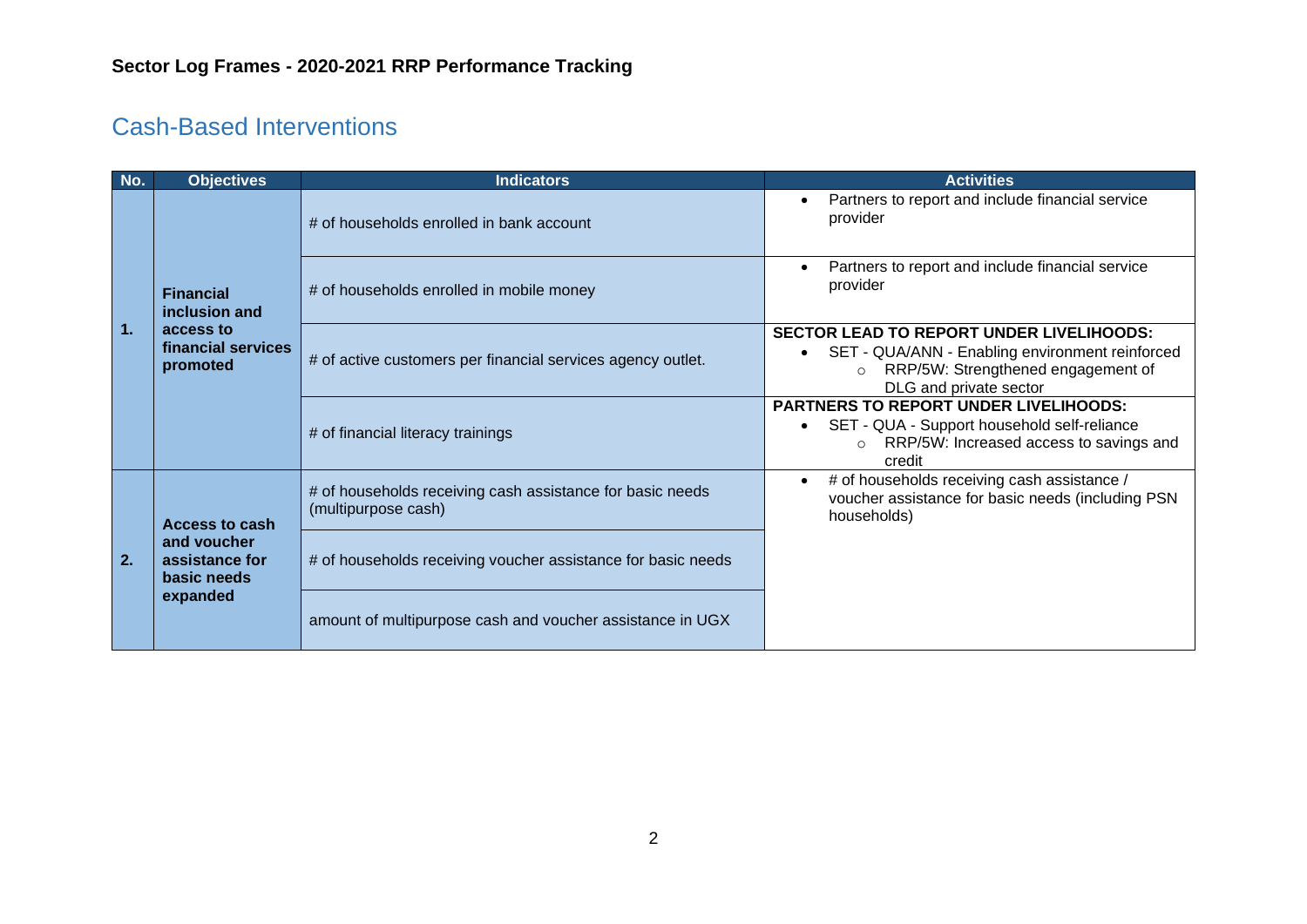#### <span id="page-2-0"></span>Special considerations for reporting on Cash-Based Interventions (CBI)

The following CBI indicators will be tracked in ActivityInfo:

Financial inclusion (reported under Livelihoods & Resilience)

- Livelihoods & Resilience
	- o Financial service products
		- # of financial service points available in refugee hosting areas/settlements
	- o Training on financial literacy
		- # of people trained on financial literacy

#### Sector-specific CBI (reported under relevant sectors)

- Environment & Energy
	- o Access to sufficient and sustainable basic energy services for lighting, power and cooking increased and carbon emissions abated with reduced reliance on wood and fossil fuels
		- # of households using alternative and/or renewable energy (e.g. solar, biogas, ethanol, briquette, lpg)
- Livelihoods & Resilience
	- o Distribution of cash grants for productive assets
		- # of HH having received cash grant for productive assets
- Shelter, Settlements and NFI
	- o Ensure the minimum non-food items (NFI) standards for all refugees are met
		- # of newly arrived refugee households receiving NFI
	- o Access to improved and sustainable shelters for refugee households is increased
		- # of newly arrived refugee households provided with the minimum emergency shelter support
		- # of refugee households with specific needs assisted with semi-permanent shelters
- **WASH** 
	- o Access to water supply for refugees and hosting populations improved
		- # of households receiving sector-earmarked cash assistance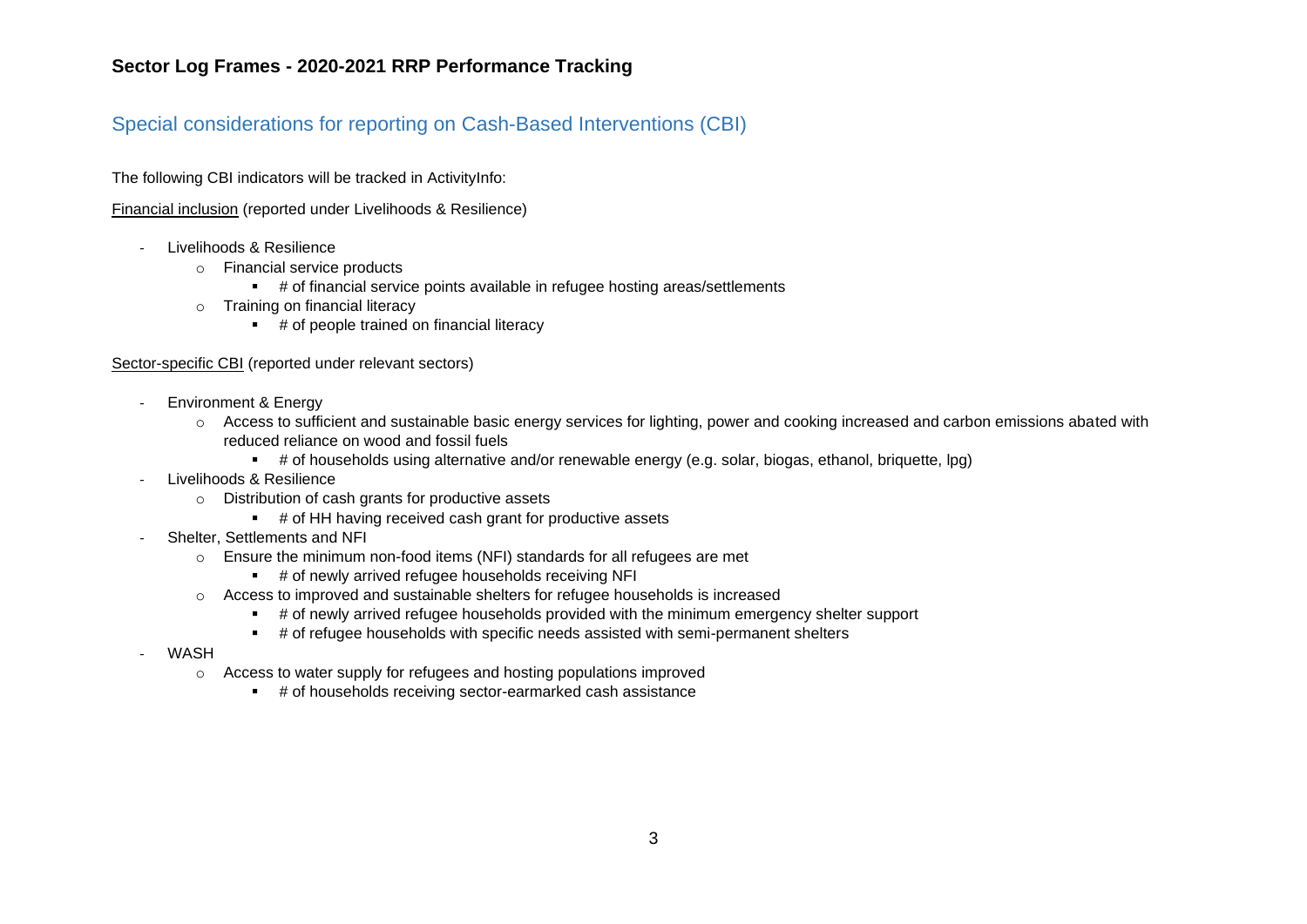Cash-for-Work (output reported under relevant sector, employment under Livelihoods & Resilience)

- Environment & Energy
	- o Environment and natural resources protected and restored and green livelihoods promoted using a catchment-based approach
		- # of trees planted
- Livelihoods & Resilience
	- o Short-term employment opportunities established
		- # of people engaged in short-term employment opportunities
- Shelter, Settlements and NFI
	- o Access to improved and sustainable shelters for refugee households is increased
		- # of refugees employed in sustainable construction projects
		- # of host community members employed in sustainable construction projects
	- o Sustainable settlement land use is maximised to optimal mutual benefit for refugees and hosts through the integration of settlement plans with local government plans and labour-intensive public works.
		- $\pm$  # of kms of roads rehabilitated

Multi-purpose cash and voucher assistance for basic needs (reported under Cash-Based Interventions)

- Cash-Based Interventions
	- o Access to cash and voucher assistance for basic needs expanded
		- # of households receiving cash assistance / voucher assistance for basic needs

The following information will be requested when reporting on CBI indicators:

- **Modality** 
	- o Cash
	- o Voucher
	- o Cash-for-work
- Type of assistance
	- o Repeat
	- o One-off
- Delivery mechanism
	- o Bank account
	- o Delivery through an agent / over-the-counter (OTC)
	- o Direct cash payment
	- o Pre-paid card / smart card
- o Paper voucher
- o E-voucher
- o Mobile money
- Financial service provider
- Number of households or individuals reached with cash-based intervention
- Cash value (in UGX) per transfer per household or individual
- Total amount of cash (in UGX) distributed to households or individuals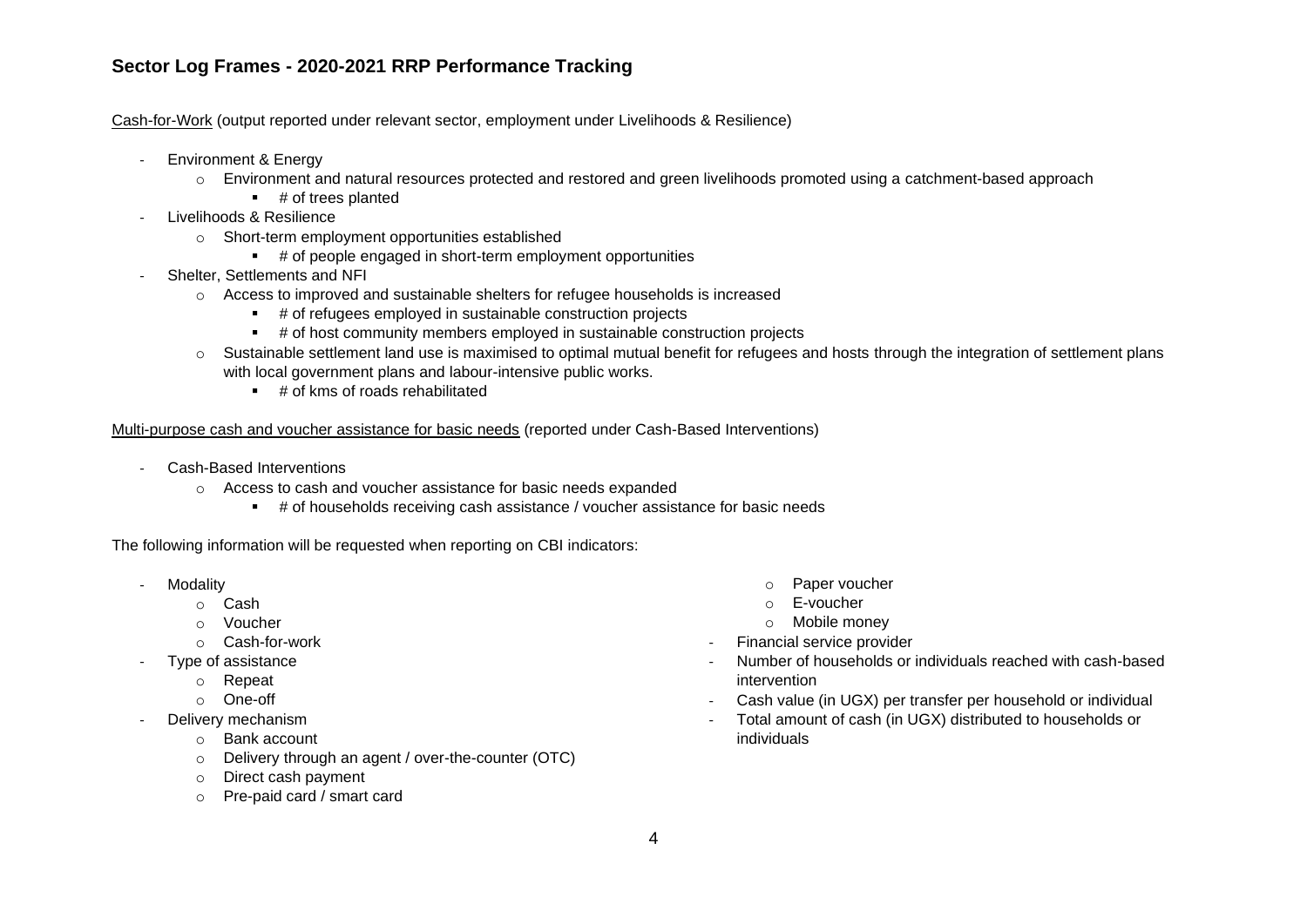## <span id="page-4-0"></span>Child Protection

| No. | <b>Objectives</b>                                                                                                                                                      | <b>Indicators</b>                                                 | <b>Calculation guidance</b>                                                                                                                                                                                                                                                                                                                                                                                                         | <b>Comments / explanation</b>                                                                                                                                                                                                                                                                                                                                                                                                                                                                                                                                                                                                                                                                                                                                                      |
|-----|------------------------------------------------------------------------------------------------------------------------------------------------------------------------|-------------------------------------------------------------------|-------------------------------------------------------------------------------------------------------------------------------------------------------------------------------------------------------------------------------------------------------------------------------------------------------------------------------------------------------------------------------------------------------------------------------------|------------------------------------------------------------------------------------------------------------------------------------------------------------------------------------------------------------------------------------------------------------------------------------------------------------------------------------------------------------------------------------------------------------------------------------------------------------------------------------------------------------------------------------------------------------------------------------------------------------------------------------------------------------------------------------------------------------------------------------------------------------------------------------|
|     |                                                                                                                                                                        | # of open CP cases                                                | Report on the number of open cases at the end of each month (regardless of the<br>number recorded in the previous month);<br>includes all CP case categories including CR, SC and LP-AN categories, etc.                                                                                                                                                                                                                            | Each agency will directly report on the number of open cases at the<br>end of the month irrespective of the number of cases in the previous<br>month.<br>All cases shall be documented in proGres V4 once the partner is<br>using proGres V4; once the partner uses V4 the number of open CP<br>cases at the end of the month in V4 must be matching the number<br>added in ActivityInfo;<br>This figure will show trends in the number of open cases over the<br>year                                                                                                                                                                                                                                                                                                             |
|     |                                                                                                                                                                        |                                                                   | Report on the number of CP cases closed during the respective month                                                                                                                                                                                                                                                                                                                                                                 | Agencies are requested to report on CP cases closed per month                                                                                                                                                                                                                                                                                                                                                                                                                                                                                                                                                                                                                                                                                                                      |
| 2.  | <b>Adequate and quality</b><br>child protection<br>services for children,<br>including case<br>management services,<br>are provided in refugee<br>and host communities | # of UASC with open cases                                         | Report on the number of open unaccompanied or separated children (UASC) cases<br>at the end of each month (regardless of the number recorded in the previous month)<br>This number must be lower than the overall # of open CP cases as it reflects<br>separated or unaccompanied children only and should be included in the total<br>number of CP cases.<br>Report on the number of UASC cases closed during the respective month | Each agency will directly report on the number of open cases at the<br>end of the month irrespective of the number of cases in the previous<br>month.<br>All cases shall be documented in proGres V4 once the partner is<br>using proGres V4; once the partner uses V4 the number of open<br>UASC cases at the end of the month in V4 must be matching the<br>number added in ActivityInfo;<br>Includes unaccompanied (see V4 categories: SC-UC/ SC-FC/ SC-IC)<br>or separated children (SC-SC) provided with case management<br>services (see specific needs codes table)<br>Agencies are requested to report on CP cases closed within the<br>month                                                                                                                              |
|     |                                                                                                                                                                        |                                                                   | Report on the number of UASC in alternative care (regardless of the number<br>recorded in the previous month) – total number at the end of the month                                                                                                                                                                                                                                                                                | Agencies are requested to report on the number of UASC in<br>alternative care at the end of the month?                                                                                                                                                                                                                                                                                                                                                                                                                                                                                                                                                                                                                                                                             |
|     |                                                                                                                                                                        | # of children receiving<br>individual case management<br>services | Report on the number of BIAs completed/finalized (not those initiated) for each month<br>separately (BIAs should be usually undertaken/ finalized within no longer than 1<br>month time – hence this should reported once the BIA is recorded and finalized in v4)<br>Report on # of new BIAs conducted in January, February, etc. respectively regardless<br>of any previous months/ records.                                      | As of 2021, we will be using the # of BIAs undertaken (and reflected/<br>monitored on v4) to be indicative/corresponding to the number of<br>children receiving case management services.<br>Each child regardless whether s/he received any type of case<br>management support before is only counted once during the case<br>management cycle, i.e. report on every child once only therefore the<br>BIA is indicative of the figure. Usually each child has ONE BIA,<br>however, if the case has expired or new protection concerns were<br>identified, more than one BIA for a child could exist - however, this is<br>rather an exception.<br>For CM actors using proGres v4, this number should be congruent to<br>the number of BIAs initiated and completed on proGres v4. |
|     |                                                                                                                                                                        |                                                                   | Report on the number of new BIDs finalized/completed within the month of reporting<br>(only report on every child once)                                                                                                                                                                                                                                                                                                             | at later point following rollout of the CP module in proGres V4, this<br>should be easily accessible through the system; usually each child<br>has ONE BID:                                                                                                                                                                                                                                                                                                                                                                                                                                                                                                                                                                                                                        |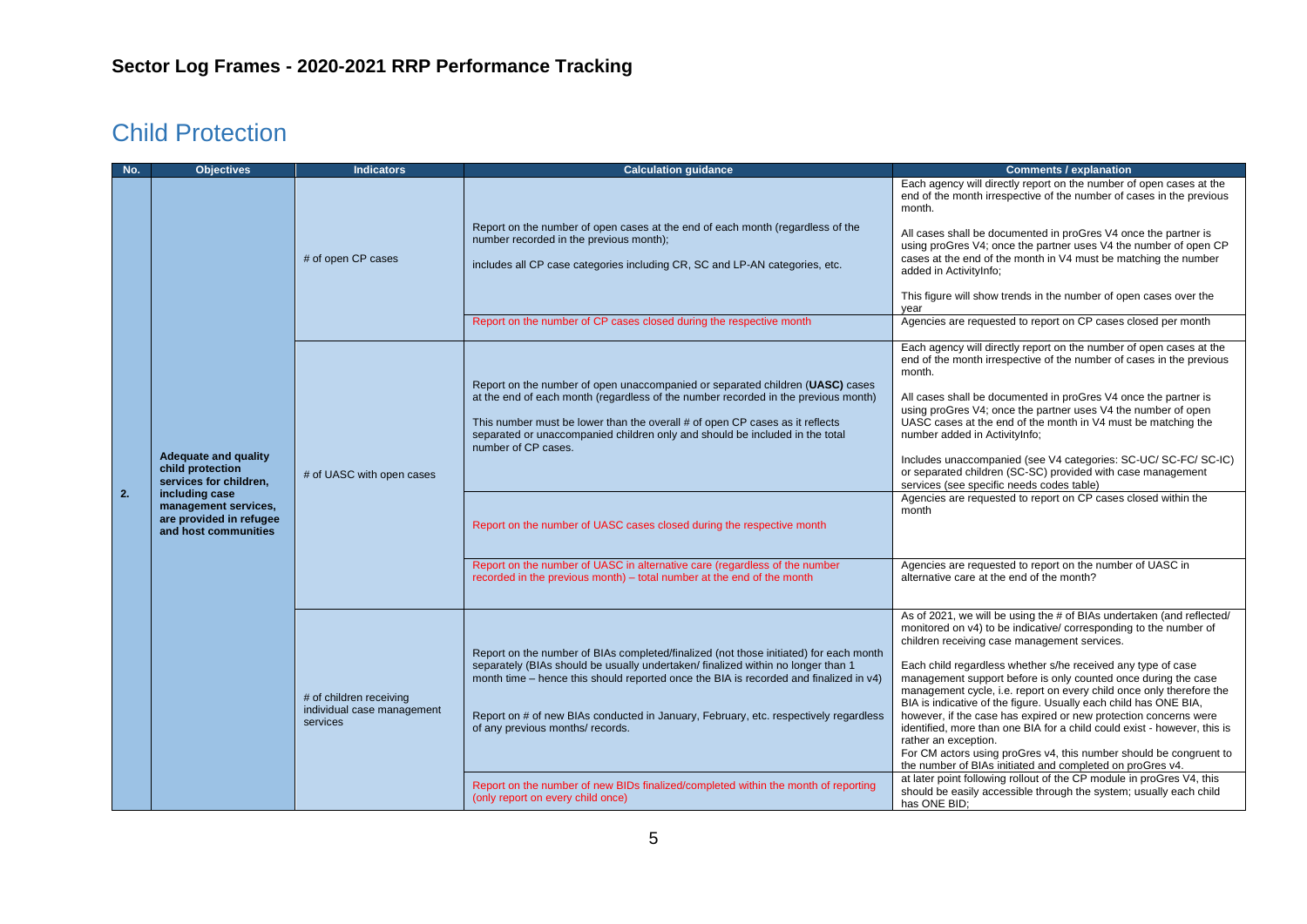| No. | <b>Objectives</b> | <b>Indicators</b>                                                                   | <b>Calculation guidance</b>                                                                                                                                                                                                                                                                                                                                                                         | <b>Comments / explanation</b>                                                                                                                                                                                                                                                                                                                                                                                                                                                                                                                                                                                                                                                                                                                                                                 |
|-----|-------------------|-------------------------------------------------------------------------------------|-----------------------------------------------------------------------------------------------------------------------------------------------------------------------------------------------------------------------------------------------------------------------------------------------------------------------------------------------------------------------------------------------------|-----------------------------------------------------------------------------------------------------------------------------------------------------------------------------------------------------------------------------------------------------------------------------------------------------------------------------------------------------------------------------------------------------------------------------------------------------------------------------------------------------------------------------------------------------------------------------------------------------------------------------------------------------------------------------------------------------------------------------------------------------------------------------------------------|
|     |                   |                                                                                     | Report on the number of birth registrations completed                                                                                                                                                                                                                                                                                                                                               | Only agencies directly involved in providing birth certificates should<br>add activities here and if activities as such as budgeted for                                                                                                                                                                                                                                                                                                                                                                                                                                                                                                                                                                                                                                                       |
|     |                   |                                                                                     | Report on the number of BIAs completed/finalized for unaccompanied or separated<br>children (not those initiated) for each month separately (BIAs should be usually<br>undertaken/ finalized within no longer than 1 month time - hence this should reported<br>once the BIA is recorded and finalized in v4)<br>Report on # of new BIAs conducted for UASC in January, February, etc. respectively | As of 2021, we will be using the # of BIAs undertaken (and reflected/<br>monitored on v4) to be indicative/ corresponding to the number of<br>UASC receiving case management services.<br>Each child regardless whether s/he received any type of case<br>management support before is only counted once during the case<br>management cycle, i.e. report on every child once only<br>Child A is counted as receiving CM services in January and<br>continuous to receive CM services until May (diverse range of<br>support), however, the child is only reported in January through the<br>count of the BIA.                                                                                                                                                                                |
|     |                   | # of UASC cases receiving<br>individual case management<br>services                 | # of UASC supported with tracing services                                                                                                                                                                                                                                                                                                                                                           | This is a new indicator that will mainly reflect URCS/ ICRC tracing<br>services:<br>In order to avoid duplication, cases managed by other actors (CP CM<br>actors) can only be reported if done without involvement of URCS/<br>ICRC:<br>Every child should only be reported once; children should only be<br>reported once tracing services have been provided (regardless of the<br>outcome), and not once a tracing request has been submitted.                                                                                                                                                                                                                                                                                                                                            |
|     |                   |                                                                                     | # of UASC reunified with family members                                                                                                                                                                                                                                                                                                                                                             | This is a new indicator that will mainly reflect URCS/ ICRC services<br>on RFL and can include intra-settlement, inter-settlement and cross-<br>border reunification;<br>In order to avoid duplication, cases managed by other actors (CP CM<br>actors) can only be reported if done without involvement of URCS/<br>ICRC:<br>Every child should be reported once, only once the successful<br>reunification has been completed.                                                                                                                                                                                                                                                                                                                                                              |
|     |                   | # of case workers conducting<br>CP case management as of<br>end of reporting period | Report on the # of case workers per month.                                                                                                                                                                                                                                                                                                                                                          | Each agency highlights the number of current CP staff undertaking<br>CM; this does not consider staff that are temporarily not available but<br>reflects the number budgeted for receiving a contract and hence<br>should provide CM services;<br>Case workers are considered those with a contractual agreement/<br>status with the agency providing child-centered case management<br>services (including the initiation of a case, comprehensive BIA,<br>developing a care plan with the participation of the child as well as<br>follow up on the activities and responsibilities outlined in the care<br>plan, review of the case outcome and closure of the case); the case<br>manager also adds information on v4.<br>The CPSWG agreed on a standard use of 75 cases for a case worker |
|     |                   |                                                                                     |                                                                                                                                                                                                                                                                                                                                                                                                     | a year given that one case manager should have no more than 25                                                                                                                                                                                                                                                                                                                                                                                                                                                                                                                                                                                                                                                                                                                                |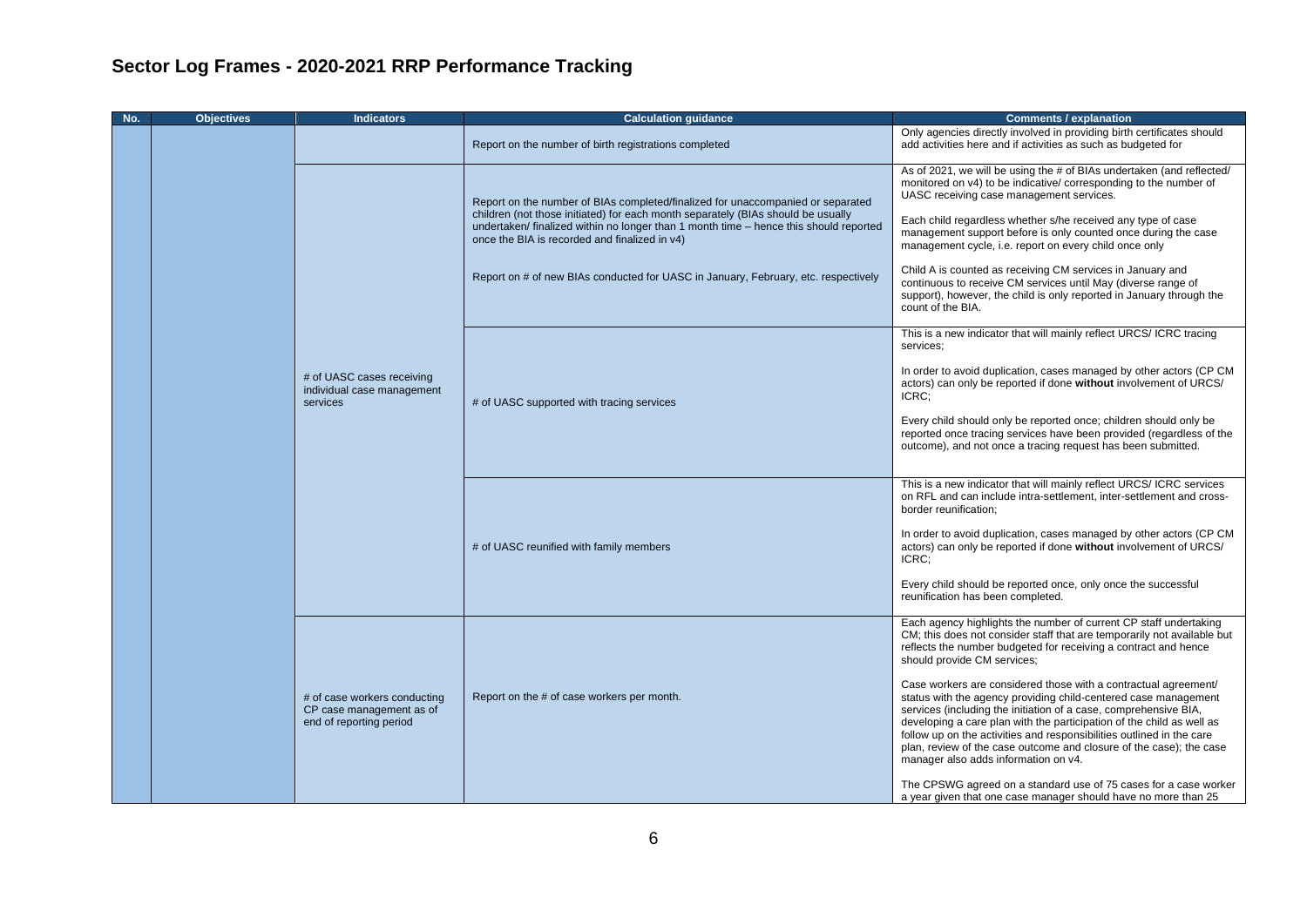| No. | <b>Objectives</b>                                                                                                                                                                              | <b>Indicators</b>                                                                                                                                                                                           | <b>Calculation quidance</b>                                                                                                                                                                                                | <b>Comments / explanation</b>                                                                                                                                                                                                                                                                                |
|-----|------------------------------------------------------------------------------------------------------------------------------------------------------------------------------------------------|-------------------------------------------------------------------------------------------------------------------------------------------------------------------------------------------------------------|----------------------------------------------------------------------------------------------------------------------------------------------------------------------------------------------------------------------------|--------------------------------------------------------------------------------------------------------------------------------------------------------------------------------------------------------------------------------------------------------------------------------------------------------------|
|     |                                                                                                                                                                                                |                                                                                                                                                                                                             |                                                                                                                                                                                                                            | cases at a given time. This would then mean that one case manager<br>could implement three case management cycles while some cases<br>would remain open beyond three months.                                                                                                                                 |
|     |                                                                                                                                                                                                |                                                                                                                                                                                                             | # of community-based volunteers supporting case management (identification,<br>referrals to CM agencies and monitoring)                                                                                                    | If contractual status is not 'staff', please add under this indicator                                                                                                                                                                                                                                        |
|     | # of children participating in<br>community-based support<br>activities, including children<br>attending CFS activities, PSS<br>group activities, life skills<br>training and child-led groups |                                                                                                                                                                                                             | Each child to be counted only once;<br>E.g. in JAN report on all children reached with one or more community-based<br>activities but count every child only once; in FebDec, report on newly reached<br>children only      | Agencies to report this number directly instead of asking for the<br>breakdown by activity (CFS activities, PSS group activities, life skills<br>training and child-led groups);                                                                                                                             |
|     |                                                                                                                                                                                                |                                                                                                                                                                                                             | Report on the number of functioning CFS (agencies funded and run)                                                                                                                                                          | Agencies are requested to report on the number of functioning CFS<br>per month                                                                                                                                                                                                                               |
|     |                                                                                                                                                                                                |                                                                                                                                                                                                             | Report on the number of functioning community-led CFS (agencies funded and run)                                                                                                                                            | This is a new indicator in 2021 noting that some of the CFSs will be<br>handed over to community structures or governmental actors                                                                                                                                                                           |
|     |                                                                                                                                                                                                | # of adolescents (12-17)<br>participating in targeted<br>programs                                                                                                                                           | Each adolescent to be counted only once;<br>E.g. in JAN report on all children reached with one or more community-based<br>activities but count every child only once; in FebDec, report on newly reached<br>children only | Could include adolescents (12-17) registered in youth programs                                                                                                                                                                                                                                               |
| 3.  | <b>Effective and safe child</b><br>protection systems that<br>prevent and respond to<br>child protection<br>concerns in refugee and<br>host communities are<br>strengthened                    | # of children, community<br>members, service providers<br>and Government staff who<br>participated in training and<br>awareness raising on CP<br># of functional community-<br>based committees established | # of community members, service providers or governmental staff who attend<br>targeted child protection capacity development activities                                                                                    | figure should outline separate number for training provided and<br>awareness raising provided which is to be split in the settlement-level<br>dashboard                                                                                                                                                      |
|     |                                                                                                                                                                                                |                                                                                                                                                                                                             | Report on the number of children who participated in training and awareness raising<br>on CP                                                                                                                               | figure should outline separate number for training provided and<br>awareness raising provided which is to be split in the settlement-level<br>dashboard                                                                                                                                                      |
|     |                                                                                                                                                                                                |                                                                                                                                                                                                             | Please include # of committees and not # of members; please provide in comments<br>what constitutes a committee in your project description                                                                                | agencies should report on CPCs that they have established with<br>dedicated CPC programs budgeted for; this support can include<br>development of TORs, member list, code of conduct, workplan, list of<br>referral pathways, etc.; agencies shall not report on the overall<br>existing CPCs in a location; |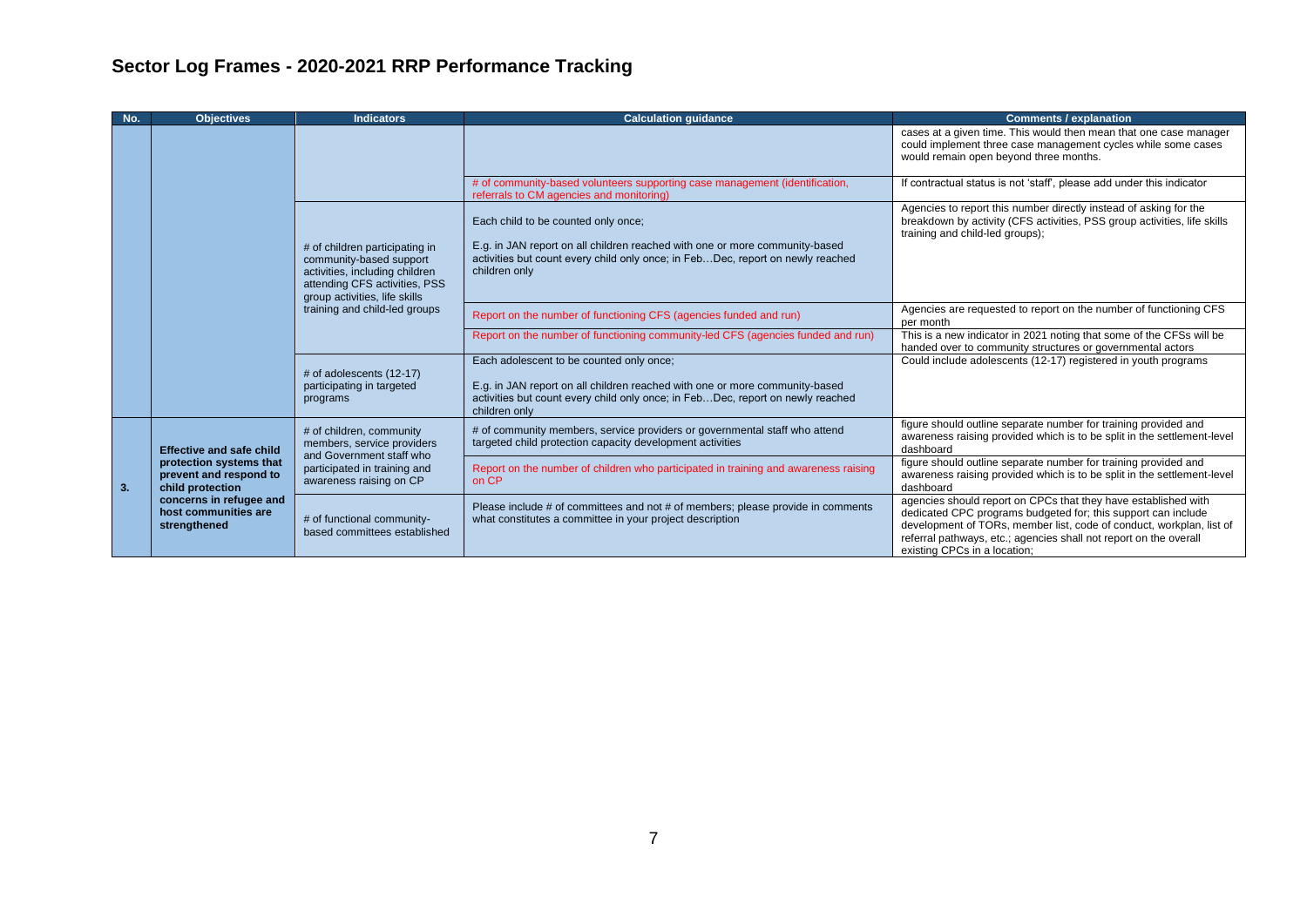# <span id="page-7-0"></span>**Education**

| No. | <b>Objectives</b> | <b>Indicators</b>         | <b>Activities</b>                                                                                                                                          | <b>Units</b>                | <b>Location Level</b> |
|-----|-------------------|---------------------------|------------------------------------------------------------------------------------------------------------------------------------------------------------|-----------------------------|-----------------------|
| 1.  | Equitable         | Construction              | Classrooms (Semi-permanent) constructed                                                                                                                    | Classrooms/number           | School                |
|     | access and        | Construction              | Classrooms (Temporary) constructed                                                                                                                         | Classrooms/number           | School                |
|     | inclusive         | Construction              | Classrooms (Permanent) constructed                                                                                                                         | Classrooms/number           | School                |
|     | relevant          | Construction              | Repair/rehab of Classrooms                                                                                                                                 | Classrooms/number           | School                |
|     | learning          | Construction              | Classrooms (Semi-permanent) constructed                                                                                                                    | Classrooms/number           | School                |
|     | opportunities     | Construction              | Classrooms (Temporary) constructed                                                                                                                         | Classrooms/number           | School                |
|     | increased         | Construction              | Classrooms (Permanent) constructed                                                                                                                         | Classrooms/number           | School                |
|     |                   | Construction              | Repair/rehab of Classrooms                                                                                                                                 | Classrooms/number           | School                |
|     |                   | Construction              | Teacher accommodation units rehabilitated                                                                                                                  | Units                       | School                |
|     |                   | Construction              | Teacher accommodation units constructed                                                                                                                    | Units                       | School                |
|     |                   | Construction              | Burning facilities (incinerators) for burning of disposable sanitary pads<br>installed                                                                     | Incinerators                | School                |
|     |                   | Construction              | Construction of additional school buildings (food stores, kitchens, libraries,<br>storage rooms, office spaces, staff rooms primary schools, laboratories) | <b>Buildings</b>            | School                |
|     |                   | Construction              | Staff rooms constructed                                                                                                                                    | Rooms                       | School                |
|     |                   | Construction              | Latrine stances constructed for girls                                                                                                                      | Stances/number              | School                |
|     |                   | Construction              | Latrine stances constructed for girls                                                                                                                      | Stances/number              | School                |
|     |                   | Construction              | latrine stances constructed for boys                                                                                                                       | Stances/number              | School                |
|     |                   | Construction              | latrine stances constructed for boys                                                                                                                       | Stances/number              | School                |
|     |                   | Construction              | Repair/rehab of latrine stances                                                                                                                            | Stances/number              | School                |
|     |                   | Construction              | Play areas/ground with play materials constructed                                                                                                          | <b>Spaces</b>               | School                |
|     |                   | Construction              | Play areas/ground with play materials rehabilitated                                                                                                        | <b>Spaces</b>               | School                |
|     |                   | Non-formal Education      | Life skills enrolment Female                                                                                                                               | People/Number               | Settlement            |
|     |                   | Non-formal Education      | Life skills enrolment Male                                                                                                                                 | People/Number               | Settlement            |
|     |                   | Non-formal Education      | Children accessing AEP Enrolment Female                                                                                                                    | People/Number               | Settlement            |
|     |                   | Non-formal Education      | Children accessing AEP Enrolment Male                                                                                                                      | People/Number               | Settlement            |
|     |                   | Non-formal Education      | Literacy enrolment Female                                                                                                                                  | People/Number               | Settlement            |
|     |                   | Non-formal Education      | Literacy enrolment Male                                                                                                                                    | People/Number               | Settlement            |
|     |                   | Non-formal Education      | English language/remedial enrolment - Female                                                                                                               | People/Number               | Settlement            |
|     |                   | Non-formal Education      | English language/remedial enrolment - Male                                                                                                                 | People/Number               | Settlement            |
|     |                   | Non-formal Education      | Traineeships/internships (part of vocational skills training) - Female                                                                                     | People/number               | Settlement            |
|     |                   | Non-formal Education      | Traineeships/internships (part of vocational skills training) - Male                                                                                       | People/number               | Settlement            |
|     |                   | Non-formal Education      | Vocational skills enrolment - Female                                                                                                                       | People/number               | Settlement            |
|     |                   | Non-formal Education      | Vocational skills enrolment - Male                                                                                                                         | People/number               | Settlement            |
|     |                   | Non-formal Education      | Learners attending the bridging program - Female                                                                                                           | People/number               | Settlement            |
|     |                   | Non-formal Education      | Learners attending the bridging program - Male                                                                                                             | People/number               | Settlement            |
|     |                   | <b>Learning Materials</b> | Textbooks distributed                                                                                                                                      | Textbooks/number            | Settlement            |
|     |                   | Non-formal Education      | Teachers for AEP supported by salary by Partners - Female                                                                                                  | Teachers/Number             | Settlement            |
|     |                   | Non-formal Education      | Teachers for AEP supported by salary by Partners - Male                                                                                                    | Teachers/Number             | Settlement            |
|     |                   | Non-formal Education      | Classroom Assistants for AEP supported by salary by partners - Female                                                                                      | Classroom Assistants/number | Settlement            |
|     |                   | Non-formal Education      | Classroom Assistants for AEP supported by salary by partners - Male                                                                                        | Classroom Assistants/number | Settlement            |
|     |                   | Non-formal Education      | Teachers trained for AEP - Female                                                                                                                          | Teachers/Number             | Settlement            |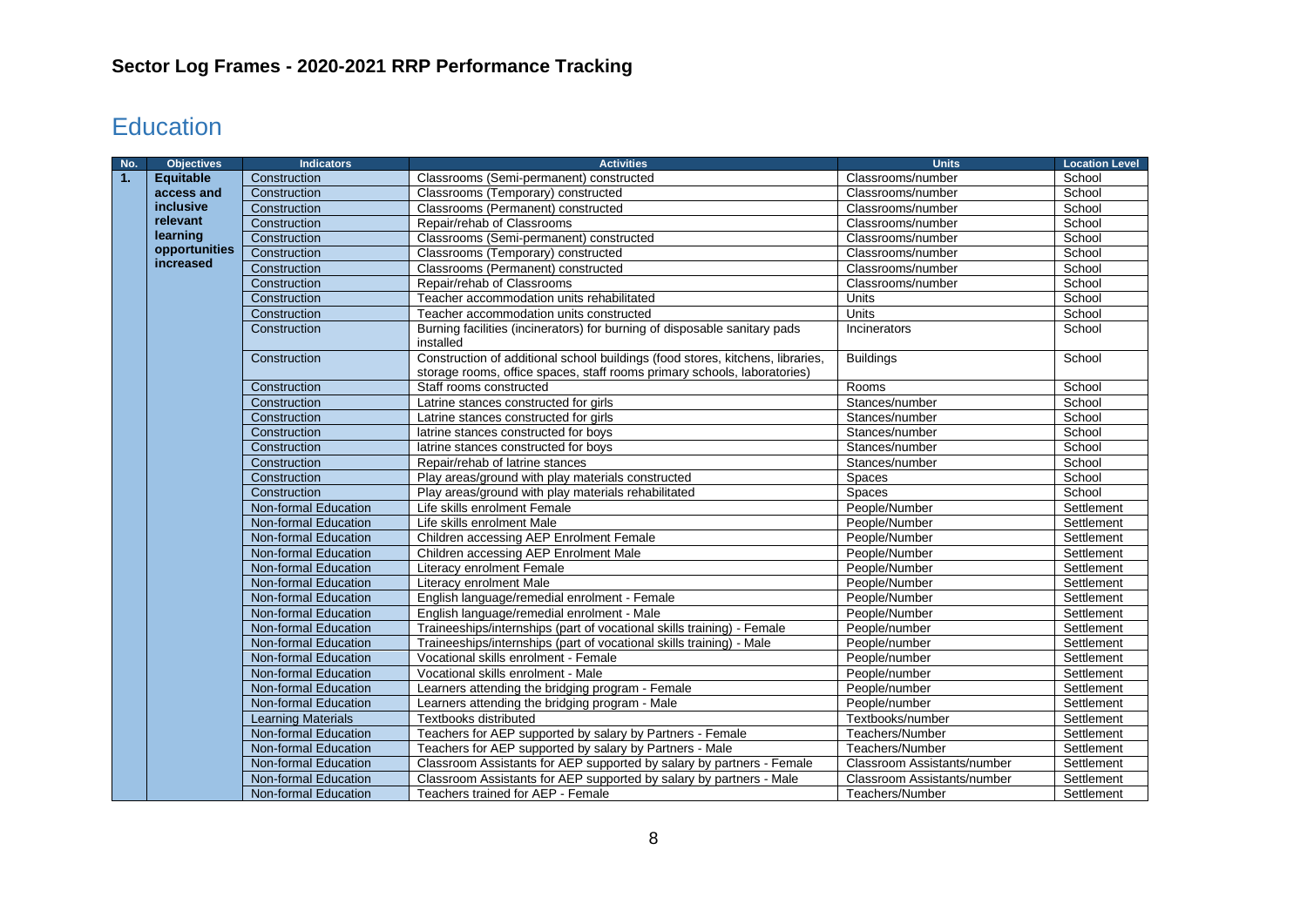|    |                    | Non-formal Education              | Teachers trained for AEP - Male                                          | Teachers/Number                    | Settlement |
|----|--------------------|-----------------------------------|--------------------------------------------------------------------------|------------------------------------|------------|
|    |                    | <b>Support CW Disabilities</b>    | Students with Disabilities enrolled - Female                             | Children /number                   | School     |
|    |                    | <b>Support CW Disabilities</b>    | Students with Disabilities enrolled - Male                               | Children /number                   | School     |
|    |                    | <b>Support CW Disabilities</b>    | Children receiving assistive devices                                     | Children/Number                    | School     |
|    |                    | <b>Support CW Disabilities</b>    | Is School fully accessible for children with disabilities?               | Yes/No                             | School     |
|    |                    | <b>Support CW Disabilities</b>    | Households of Children With Disabilities (CWD) supported with Income     | HH/number                          | School     |
|    |                    |                                   | <b>Generated Activities (IGA)</b>                                        |                                    |            |
|    |                    | <b>Support CW Disabilities</b>    | Sponsorship provided to SNE children                                     | Children/number                    | School     |
|    |                    | <b>Support CW Disabilities</b>    | Special Needs Teachers supported by salary by partners - Female          | Teachers/Number                    | School     |
|    |                    | <b>Support CW Disabilities</b>    | Special Needs Teachers supported by salary by partners - Male            | Teachers/Number                    | School     |
|    |                    | <b>Support CW Disabilities</b>    | Teachers trained in Special Needs Education - Female                     | Teachers/Number                    | School     |
|    |                    | <b>Support CW Disabilities</b>    | Teachers trained in Special Needs Education - Male                       | Teachers/Number                    | School     |
|    |                    | and Sanitation                    | Hygiene items distributed Hygiene                                        | Items /number                      | School     |
|    |                    | <b>Hygiene and Sanitation</b>     | No. of IEC materials focusing on hygiene and sanitation materials        | Materials/number                   | School     |
|    |                    |                                   | distributed                                                              |                                    |            |
|    |                    | <b>Hygiene and Sanitation</b>     | Children in receipt of hygiene items                                     | Children/number                    | School     |
| 2. | <b>Delivery of</b> | <b>Teachers</b>                   | Teachers under Government payroll - Female                               | Teachers/Number                    | School     |
|    | quality            | <b>Teachers</b>                   | Teachers under Government payroll - Male                                 | Teachers/Number                    | School     |
|    | education          | <b>Teachers</b>                   | Teachers supported by salary by partners - Female                        | Teachers/Number                    | School     |
|    | and training       | <b>Teachers</b>                   | Teachers supported by salary by partners - Male                          | Teachers/Number                    | School     |
|    | improved           | <b>Teachers</b>                   | Caregivers supported by salary by partners - Female - Female             | Number of ECD caregivers recruited | School     |
|    |                    | <b>Teachers</b>                   | Caregivers supported by salary by partners - Female - Male               | Number of ECD caregivers recruited | School     |
|    |                    | <b>Teachers</b>                   | Classroom Assistants supported by salary by partners - Female            | Teachers/Number                    | School     |
|    |                    | <b>Teachers</b>                   | Classroom Assistants supported by salary by partners - Male              | Teachers/Number                    | School     |
|    |                    | <b>Teachers</b>                   | Vocational skills instructors supported by salary by partners - Female   | Teachers/Number                    | School     |
|    |                    | <b>Teachers</b>                   | Vocational skills instructors supported by salary by partners - Male     | Teachers/Number                    | School     |
|    |                    | <b>Teachers</b>                   | Teachers trained in refugees classroom context (induction) - Female      | Teachers/Number                    | School     |
|    |                    | <b>Teachers</b>                   | Teachers trained in refugees classroom context (induction) - Male        | <b>Teachers</b>                    | School     |
|    |                    | <b>Teachers</b>                   | Teachers engaged in other training - Female                              | Teachers/Number                    | School     |
|    |                    | <b>Teachers</b>                   | Teachers engaged in other training - Male                                | Teachers/Number                    | School     |
|    |                    | <b>Teachers</b>                   | <b>ECD Caregivers trained - Female</b>                                   | Caregivers/number                  | School     |
|    |                    | <b>Teachers</b>                   | <b>ECD Caregivers trained - Male</b>                                     | Caregivers/number                  | School     |
|    |                    | <b>Teachers</b>                   | Classroom assistants trained - Male                                      | Teachers/Number                    | School     |
|    |                    | <b>Teachers</b>                   | Classroom assistants trained - Female                                    | Teachers/Number                    | School     |
|    |                    | <b>Teachers</b>                   | Teachers engaged in Continuous Professional Development - female         | Teachers/number                    | School     |
|    |                    | <b>Teachers</b>                   | Teachers engaged in Continuous Professional Development- Male            | Teachers/number                    | School     |
|    |                    | <b>Teachers</b>                   | Refugees teacher accredited - Male                                       | <b>Teachers</b>                    | School     |
|    |                    | <b>Teachers</b>                   | Refugees teacher accredited - Female                                     | <b>Teachers</b>                    | School     |
|    |                    | <b>Teachers</b>                   | Capacity building training to administrators                             | Teachers/Number                    | School     |
|    |                    | <b>Teachers</b>                   | Teachers supervised - Female                                             | Teachers/number                    | School     |
|    |                    | <b>Teachers</b>                   | Teachers supervised - Male                                               | Teachers/number                    | School     |
|    |                    | <b>Teachers</b>                   | Additional teachers recruited by government above teacher ceiling male   | Teachers/number                    | School     |
|    |                    | <b>Teachers</b>                   | Additional teachers recruited by government above teacher ceiling female | Teachers                           | School     |
|    |                    | <b>Wellbeing Child Protection</b> |                                                                          | Children /number                   | School     |
|    |                    |                                   | Psycho-social support is offered - Female Children                       |                                    |            |
|    |                    | <b>Wellbeing Child Protection</b> | Psycho-social support is offered - Male Children                         | Children /number                   | School     |
|    |                    | <b>Wellbeing Child Protection</b> | Avenues for receiving support                                            | Number                             | School     |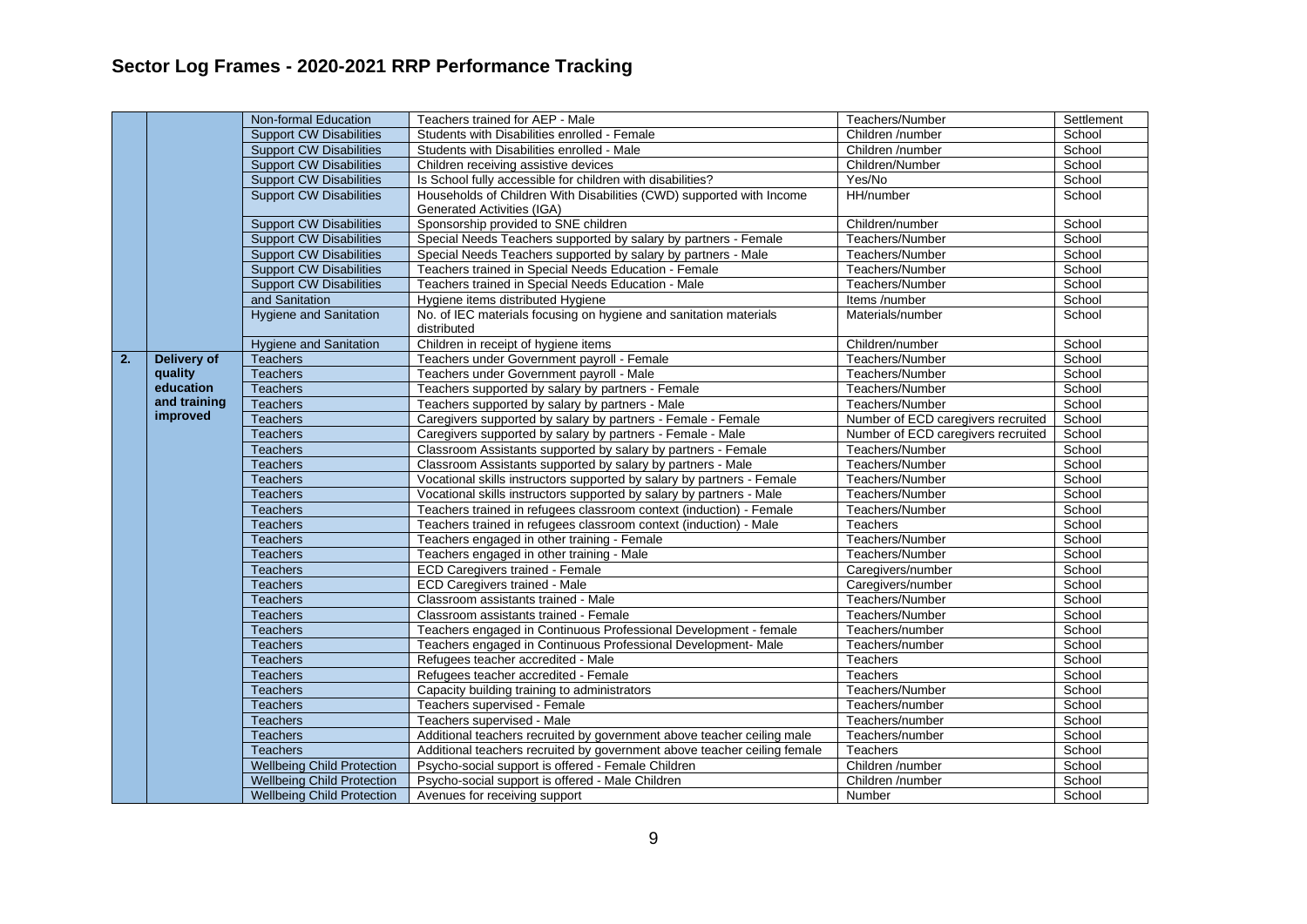|    |                                 | <b>Wellbeing Child Protection</b>                                    | Referral mechanisms in place - Female                        | Children /number        | School          |
|----|---------------------------------|----------------------------------------------------------------------|--------------------------------------------------------------|-------------------------|-----------------|
|    |                                 | <b>Wellbeing Child Protection</b>                                    | Referral mechanisms in place - Male                          | Children /number        | School          |
|    |                                 | <b>Wellbeing Child Protection</b>                                    | <b>Functioning Playgrounds</b>                               | Playgrounds             | School          |
|    |                                 | Learning and Instruction<br><b>Materials</b>                         | Scholastic materials distributed                             | Materials/Number        | School          |
|    |                                 | Learning and Instruction<br><b>Materials</b>                         | Children in receipt of Scholastic materials                  | Children                | School          |
|    |                                 | Learning and Instruction<br><b>Materials</b>                         | Textbooks distributed                                        | Textbooks/number        | School          |
|    |                                 | Learning and Instruction<br><b>Materials</b>                         | Syllabus packs disseminated                                  | Packs/number            | School          |
|    |                                 | Learning and Instruction<br><b>Materials</b>                         | Total of Lesson planning books/scheming books disseminated   | Books/number            | School          |
|    |                                 | Learning and Instruction<br><b>Materials</b>                         | start-up kit                                                 | kits/number             | School          |
|    |                                 | <b>Innovations</b>                                                   | Children provided with EdTech - Female                       | Children/Number         | School          |
|    |                                 | <b>Innovations</b>                                                   | Children provided with EdTech - Male                         | Children/Number         | School          |
|    |                                 | Learning and Instruction<br><b>Materials</b>                         | Education innovations piloted                                | Number                  | School          |
|    |                                 | Learning and Instruction<br><b>Materials</b>                         | Learners education innovations piloted (EdTech or not)       | Learners/Number         | School          |
|    |                                 | <b>Extra-Curricular Activity</b>                                     | Sports equipment                                             | equipment/number        | School          |
|    |                                 | <b>Extra-Curricular Activity</b>                                     | Music Dance and Drama                                        | materials/Number        | School          |
|    |                                 | <b>Extra-Curricular Activity</b>                                     | Debating                                                     | debating clubs          | School          |
|    |                                 | <b>Extra-Curricular Activity</b>                                     | <b>ECD Play Materials</b>                                    | materials/number        | School          |
|    |                                 | <b>Extra-Curricular Activity</b>                                     | Children in receipt of ECD Play Materials                    | Children                | School          |
|    |                                 | <b>Extra-Curricular Activity</b>                                     | Children participating in clubs                              | Children /number        | School          |
|    |                                 | <b>Energy and Environment</b>                                        | No of trees planted in school yards                          | <b>Trees</b>            | School          |
|    |                                 | <b>Energy and Environment</b>                                        | No of gardening programmes                                   | Programmes              | School          |
|    |                                 | <b>Energy and Environment</b>                                        | Institutional stoves distributed                             | Stoves                  | School          |
|    |                                 | <b>Energy and Environment</b>                                        | Biogas stoves or lighting distributed                        | <b>Stoves</b>           | School          |
|    |                                 | <b>Energy and Environment</b>                                        | Environmental clubs created                                  | <b>Clubs</b>            | School          |
|    |                                 | <b>Energy and Environment</b>                                        | Installation of solar lighting or power                      | Solar units             | School          |
|    |                                 | Furnishings                                                          | 3- pupil desks                                               | <b>Desks</b>            | School          |
|    |                                 | Furnishings                                                          | Teacher desk and chair, 1 per classroom                      | Teacher desks           | School          |
|    |                                 | Furnishings                                                          | Bookshelves/book storage containers                          | Containers              | School          |
|    |                                 | Furnishings                                                          | Furniture for office spaces, staff rooms                     | spaces furnished        | School          |
|    |                                 | Non-scholastic Items                                                 | Distribution of non-scholastic items                         | items                   | School          |
|    |                                 | Non-scholastic Items                                                 | Children in receipt of non-scholastic items                  | Children                | School          |
| 3. | <b>Systems for</b><br>effective | <b>Community Sensitization &amp;</b><br><b>Systems Strengthening</b> | District coordination meetings                               | Meetings/number         | <b>District</b> |
|    | delivery<br>strengthened        | Community Sensitization &<br><b>Systems Strengthening</b>            | District ERP plans with monitoring system in place           | Plans/number            | <b>District</b> |
|    |                                 | <b>Community Sensitization &amp;</b><br><b>Systems Strengthening</b> | Annual ERP review meetings                                   | Review report/yes or no | <b>District</b> |
|    |                                 | <b>Community Sensitization &amp;</b><br><b>Systems Strengthening</b> | Schools supported with kitchen utensils for feeding learners | Schools/number          | <b>District</b> |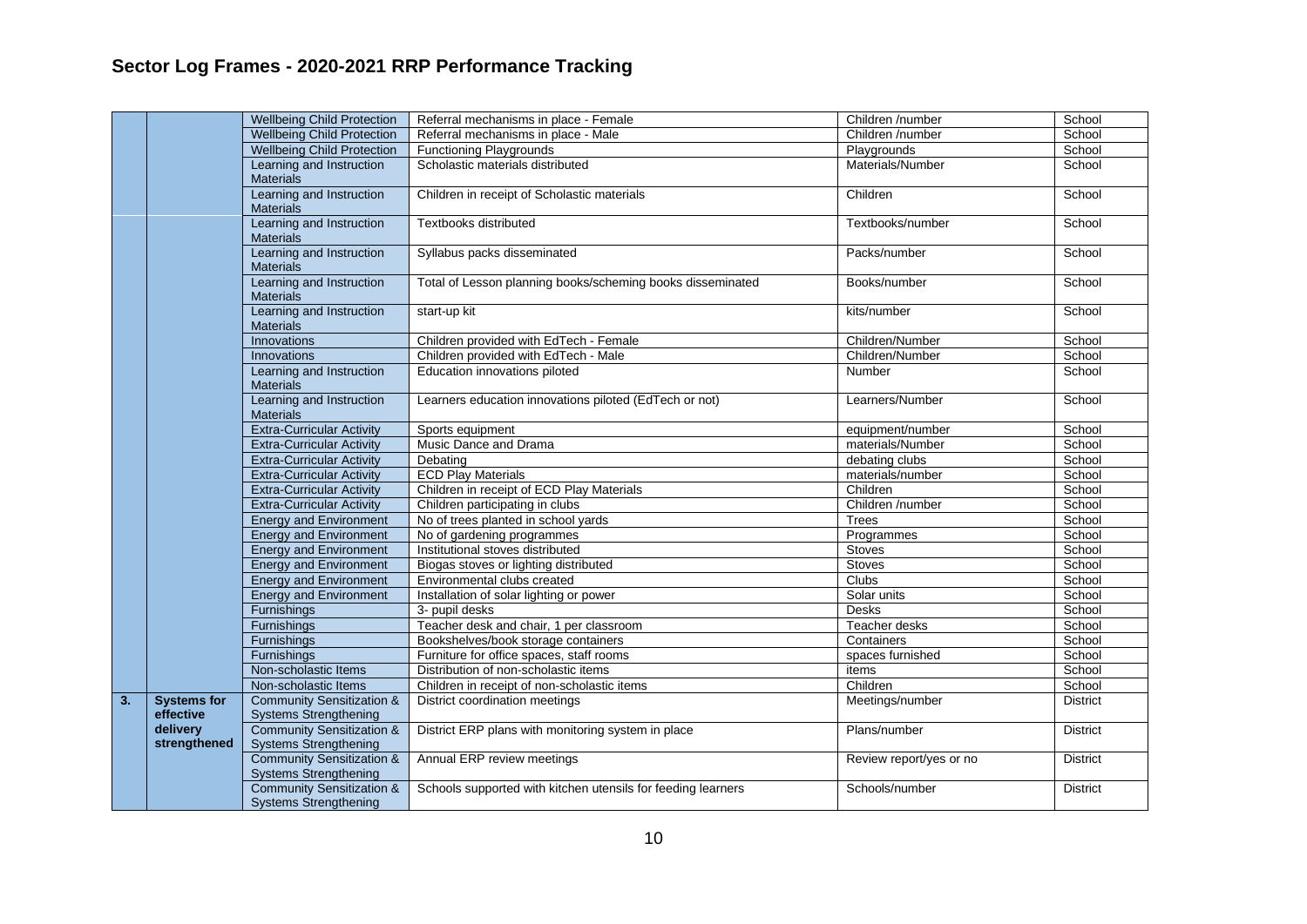<span id="page-10-0"></span>

|  |  | <b>Community Sensitization &amp;</b><br><b>Systems Strengthening</b> | Schools with Management structures (SMC, BOG, PTA) meeting at least<br>once a term | Schools/number | District        |
|--|--|----------------------------------------------------------------------|------------------------------------------------------------------------------------|----------------|-----------------|
|  |  | <b>Community Sensitization &amp;</b><br><b>Systems Strengthening</b> | Schools inspected by DEO/DIS                                                       | schools/number | <b>District</b> |
|  |  | <b>Community Sensitization &amp;</b><br><b>Systems Strengthening</b> | Mobilisation sessions carried out targeting the local community                    | sessions       | District        |
|  |  | <b>Community Sensitization &amp;</b><br><b>Systems Strengthening</b> | People reached through mobilisations session by locations                          | people         | District        |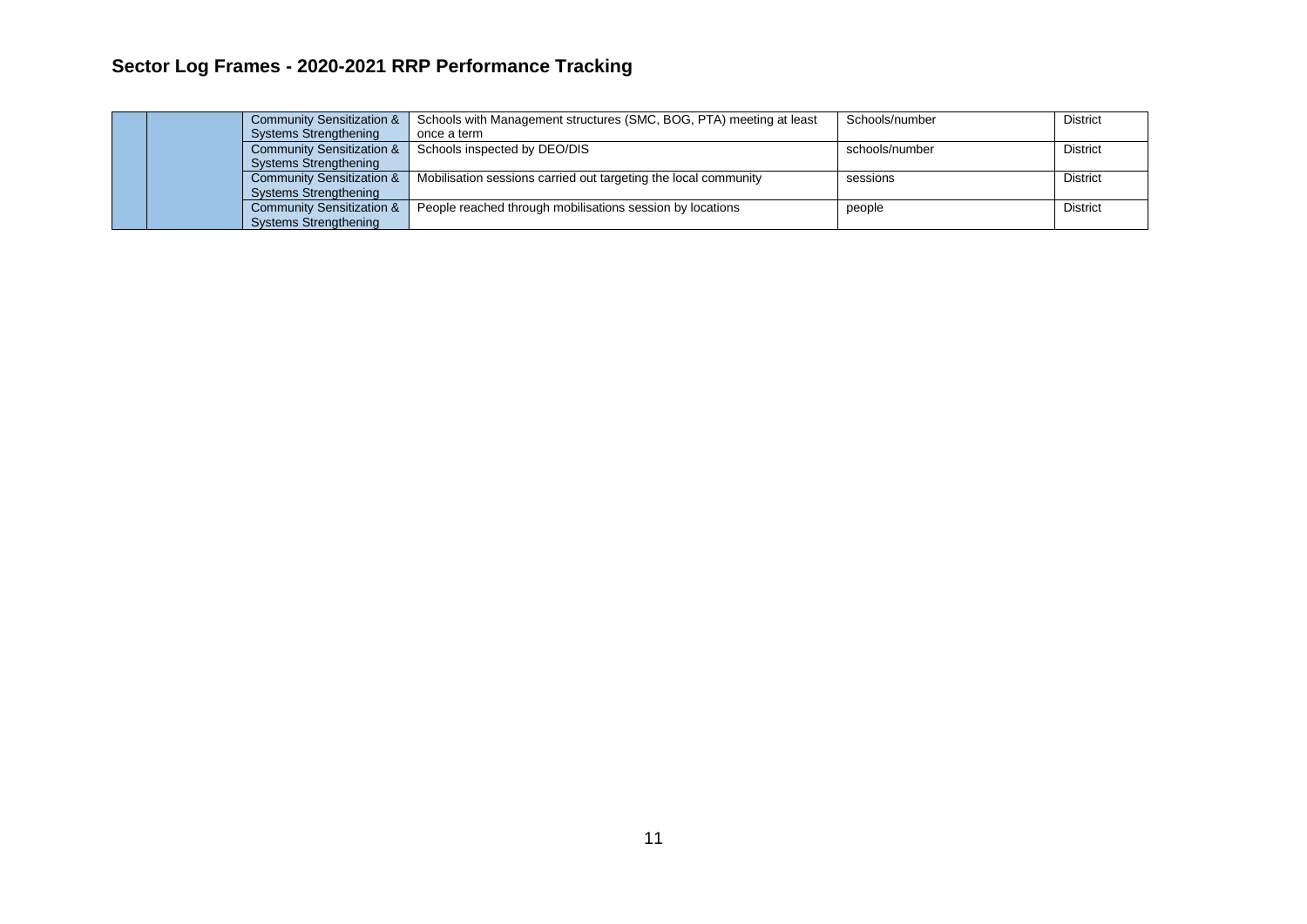# Environment & Energy

| Objective 1 - Environment and natural resources protected and restored and green livelihoods promoted using a catchment-based approach. |                                                                                                                                                                                                                                                                                                                                                                                                                               |                                                                             |  |
|-----------------------------------------------------------------------------------------------------------------------------------------|-------------------------------------------------------------------------------------------------------------------------------------------------------------------------------------------------------------------------------------------------------------------------------------------------------------------------------------------------------------------------------------------------------------------------------|-----------------------------------------------------------------------------|--|
| % extent environmental risks associated with the operation are mitigated<br>Indicator 1.1                                               |                                                                                                                                                                                                                                                                                                                                                                                                                               |                                                                             |  |
| <b>Indicator Definition</b>                                                                                                             | This is an index indicator compiled of 5 elements:<br>Is there an environment strategy in place? (yes/no) $-20\%$<br>Is there and environmental impact assessment complete? (yes/no) - 20%<br>2.<br>Is there and environment action plan developed? ( $yes/no$ ) – 20%<br>3.<br>Are there monitoring and evaluation/environmental audits? (yes/no) - 20%<br>4.<br>Are there environmental awareness campaigns? (yes/no) - 20% |                                                                             |  |
| Activities                                                                                                                              | Units                                                                                                                                                                                                                                                                                                                                                                                                                         | <b>Beneficiaries</b>                                                        |  |
| Development of environment protection strategy                                                                                          | #strategies                                                                                                                                                                                                                                                                                                                                                                                                                   | n/a                                                                         |  |
| Completion of environment impact assessment                                                                                             | #assessments                                                                                                                                                                                                                                                                                                                                                                                                                  | n/a                                                                         |  |
| Development of Environmental Action Plan                                                                                                | #plans                                                                                                                                                                                                                                                                                                                                                                                                                        | n/a                                                                         |  |
| Management of Community Environment Committees                                                                                          | #committee_meetings                                                                                                                                                                                                                                                                                                                                                                                                           | n/a                                                                         |  |
| Joint District environment monitoring                                                                                                   | #monitoring_reports                                                                                                                                                                                                                                                                                                                                                                                                           | n/a                                                                         |  |
| Trainings for environment sensitization                                                                                                 | #events                                                                                                                                                                                                                                                                                                                                                                                                                       | # PoCs - Disaggregated                                                      |  |
| Promotion of environment behaviour change                                                                                               | #radioshows                                                                                                                                                                                                                                                                                                                                                                                                                   | n/a                                                                         |  |
| Commemoration of International Days                                                                                                     | #events                                                                                                                                                                                                                                                                                                                                                                                                                       | # PoCs - Disaggregated                                                      |  |
| Indicator 1.2                                                                                                                           | # hectares of forests, wetlands, shorelines protected and restored <sup>1</sup>                                                                                                                                                                                                                                                                                                                                               |                                                                             |  |
| <b>Indicator Definition</b>                                                                                                             | Self-explanatory – derived from mapped activities                                                                                                                                                                                                                                                                                                                                                                             |                                                                             |  |
| Activities                                                                                                                              | <b>Units</b>                                                                                                                                                                                                                                                                                                                                                                                                                  | <b>Beneficiaries</b>                                                        |  |
| Marking of trees for protection                                                                                                         | #trees marked                                                                                                                                                                                                                                                                                                                                                                                                                 | <b>GPS Points, Modality</b>                                                 |  |
| Operation of tree nursery                                                                                                               | Private, Community, District or NFA                                                                                                                                                                                                                                                                                                                                                                                           | GPS Point, # PoCs - Disaggregated, Modality                                 |  |
| Provision of seedlings (by nursery)                                                                                                     | #seedlings by species (indigenous, fruit, exotic)                                                                                                                                                                                                                                                                                                                                                                             | Nursery GPS Point, Nursery Name, # PoCs - Disaggregated,<br>Modality        |  |
| Tree-planting and maintenance                                                                                                           | #trees_planted, by species (indigenous, fruit, exotic)<br>#trees surviving                                                                                                                                                                                                                                                                                                                                                    | GPS Points, Farmer or Institution Name, # PoCs -<br>Disaggregated, Modality |  |
| Operation of plantation, orchard, woodlot                                                                                               | #hectares by species (indigenous, fruit, exotic)                                                                                                                                                                                                                                                                                                                                                                              | GPS Points, Farmer or Institution Name, # PoCs -<br>Disaggregated, Modality |  |
| Restoration and maintenance of forest reserves                                                                                          | #hectares                                                                                                                                                                                                                                                                                                                                                                                                                     | GPS Points, Modality                                                        |  |
| Restoration of shorelines                                                                                                               | #hectares                                                                                                                                                                                                                                                                                                                                                                                                                     | <b>GPS Points, Modality</b>                                                 |  |
| <b>Restoration of wetlands</b>                                                                                                          | #hectares                                                                                                                                                                                                                                                                                                                                                                                                                     | GPS Points, Modality                                                        |  |
| Demarcation of wetlands                                                                                                                 | #km                                                                                                                                                                                                                                                                                                                                                                                                                           | <b>GPS Points, Modality</b>                                                 |  |
| Opening of forest boundaries                                                                                                            | #km                                                                                                                                                                                                                                                                                                                                                                                                                           | <b>GPS Points, Modality</b>                                                 |  |

 $1$  Note: ActivityInfo was set up to input one GPS coordinate per woodlot or village if tree-planting at household level.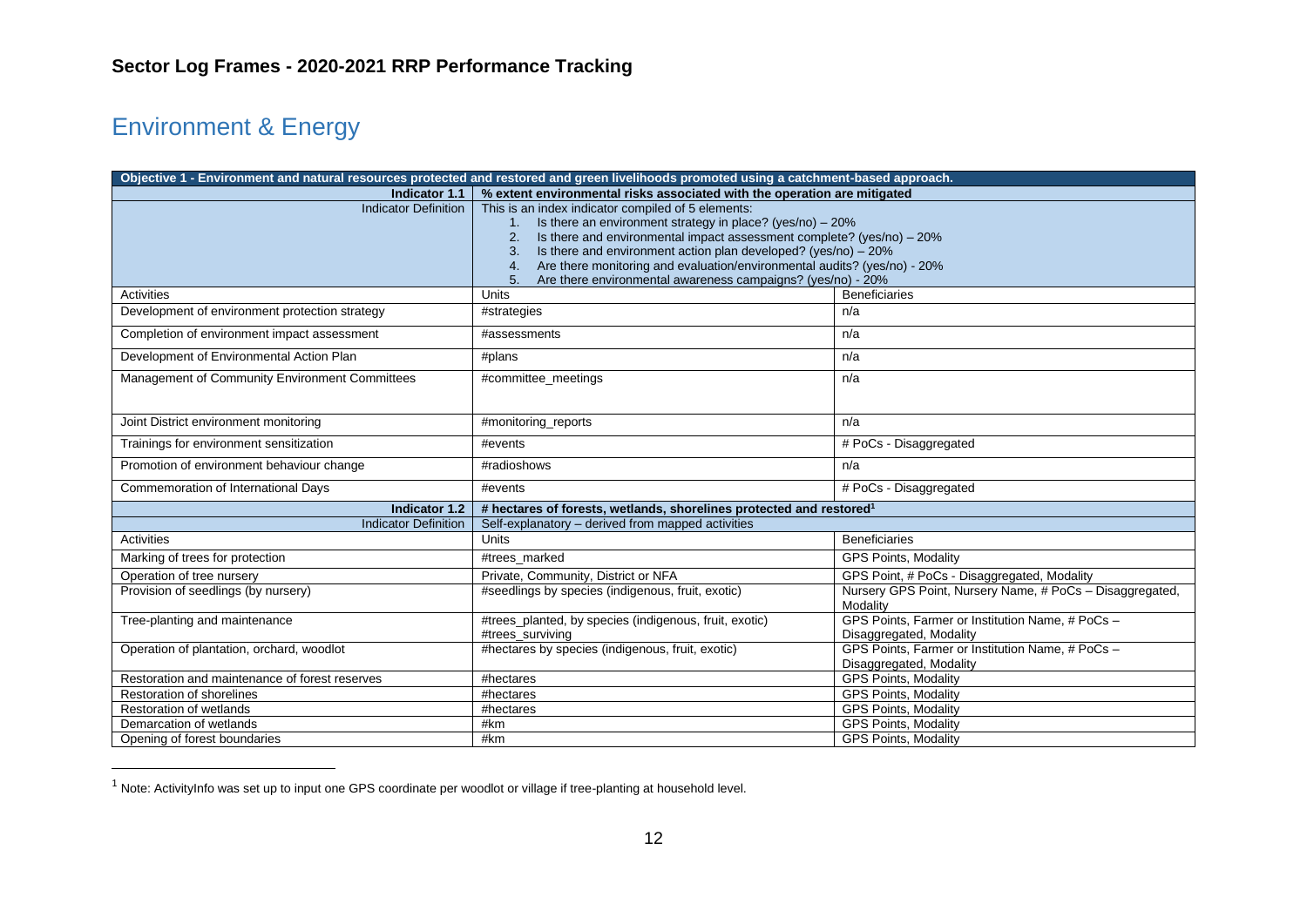| Development of forest resource management plan and<br>harvesting strategy                           | #plans                                                                                                                                         | n/a                                                              |
|-----------------------------------------------------------------------------------------------------|------------------------------------------------------------------------------------------------------------------------------------------------|------------------------------------------------------------------|
| Roadside rehabilitation- restoration of vegetation and contour<br>landscaping for adequate drainage | #km roads                                                                                                                                      | GPS Points, Modality                                             |
| Construction and maintenance of rainwater harvesting/valley                                         | #tanks (constructed or maintained)                                                                                                             | GPS Points, Type, Name, Modality                                 |
| dams                                                                                                |                                                                                                                                                |                                                                  |
| Using GIS tools to track forestry interventions                                                     | Yes/No                                                                                                                                         | Modality                                                         |
| Indicator 1.3                                                                                       | # of HH generating income from 'green livelihoods' (agroforestry, beekeeping, energy-saving tech, sustainable<br>construction)                 |                                                                  |
| <b>Indicator Definition</b>                                                                         | Self-explanatory - derived from HH surveys                                                                                                     |                                                                  |
| Activities                                                                                          | Units                                                                                                                                          | <b>Beneficiaries</b>                                             |
| Training and support for nursery operation                                                          | #trainings                                                                                                                                     | $#Pocs - Disaggregated$                                          |
| Training and support for apiary                                                                     | #beehives_provided                                                                                                                             | # PoCs - Disaggregated                                           |
| Training and support for mushroom growing                                                           | #mushroom kits                                                                                                                                 | # PoCs - Disaggregated                                           |
| Training and support for fruit and nut production                                                   | #fruit_seedlings_provided                                                                                                                      | # PoCs - Disaggregated                                           |
| Training and support for agroforestry                                                               | #trainings                                                                                                                                     | # PoCs - Disaggregated                                           |
| Training and support for leguminous crops for nitrogen fixation                                     | $\overline{\text{#} }$ trainings                                                                                                               | # PoCs - Disaggregated                                           |
| Training and support for composting and application                                                 | #trainings                                                                                                                                     | # PoCs - Disaggregated                                           |
| Training and support for Farmer-Managed Natural<br>Regeneration                                     | #trainings                                                                                                                                     | # PoCs - Disaggregated                                           |
| Training and support for bamboo-value addition                                                      | #trainings                                                                                                                                     | $# Pocs - Disaggregated$                                         |
| Training and support for sustainable construction                                                   | #trainings                                                                                                                                     | # PoCs - Disaggregated                                           |
| Supporting environmental clubs in school                                                            | #clubs                                                                                                                                         | GPS Points, Type of institution, Name, # PoCs -<br>Disaggregated |
|                                                                                                     | Objective 2 - Access to sufficient and sustainable basic energy services for lighting, power and cooking increased and carbon emissions abated |                                                                  |
| <b>Indicator 2.1</b>                                                                                | # of targeted households that self-report using fuel-efficient cook-stove to cook the main meal                                                |                                                                  |
| <b>Indicator Definition</b>                                                                         | Self-explanatory - derived from HH surveys                                                                                                     |                                                                  |
| <b>Activities</b>                                                                                   | Units                                                                                                                                          | <b>Beneficiaries</b>                                             |
| Enabling access to HH energy-saving stoves                                                          | #HH                                                                                                                                            | # PoCs - Disaggregated, Modality                                 |
| Training of trainers for incentivized energy-efficient stove<br>construction                        | #TOT <sub>S</sub>                                                                                                                              | # PoCs - Disaggregated, Modality                                 |
| Enabling access to heat retaining cooking bags                                                      | #HH                                                                                                                                            | # PoCs - Disaggregated, Modality                                 |
| Extension support for energy access                                                                 | #HH                                                                                                                                            | # PoCs - Disaggregated, Modality                                 |
| Sensitization on energy-saving practices                                                            | #HH                                                                                                                                            | # PoCs - Disaggregated, Modality                                 |
| Community competitions and demonstrations for cooking<br>energy-efficiency                          | #events                                                                                                                                        | # PoCs - Disaggregated                                           |
| <b>Indicator 2.2</b>                                                                                | # of households using alternative and/or renewable energy (e.g. solar, biogas, ethanol, briquette, lpg)                                        |                                                                  |
| <b>Indicator Definition</b>                                                                         | Self-explanatory - derived from HH surveys                                                                                                     |                                                                  |
| Activities                                                                                          | Units                                                                                                                                          | <b>Beneficiaries</b>                                             |
| Enabling access to briquettes                                                                       | #kg AND #HH                                                                                                                                    | # PoCs - Disaggregated, Modality                                 |
| Enabling access to briquettes - training                                                            | #training                                                                                                                                      | # PoCs - Disaggregated, Modality                                 |
| Enabling access to cooking fuel (not briquettes)                                                    | #HH                                                                                                                                            | # PoCs - Disaggregated, Modality                                 |
| Enabling market-based energy kiosks                                                                 | #kiosks                                                                                                                                        | n/a                                                              |
| Sensitization on energy-saving technologies                                                         |                                                                                                                                                | # PoCs - Disaggregated                                           |
| Enabling access to solar lanterns or solar home systems                                             | #HH                                                                                                                                            | # PoCs - Disaggregated, Modality                                 |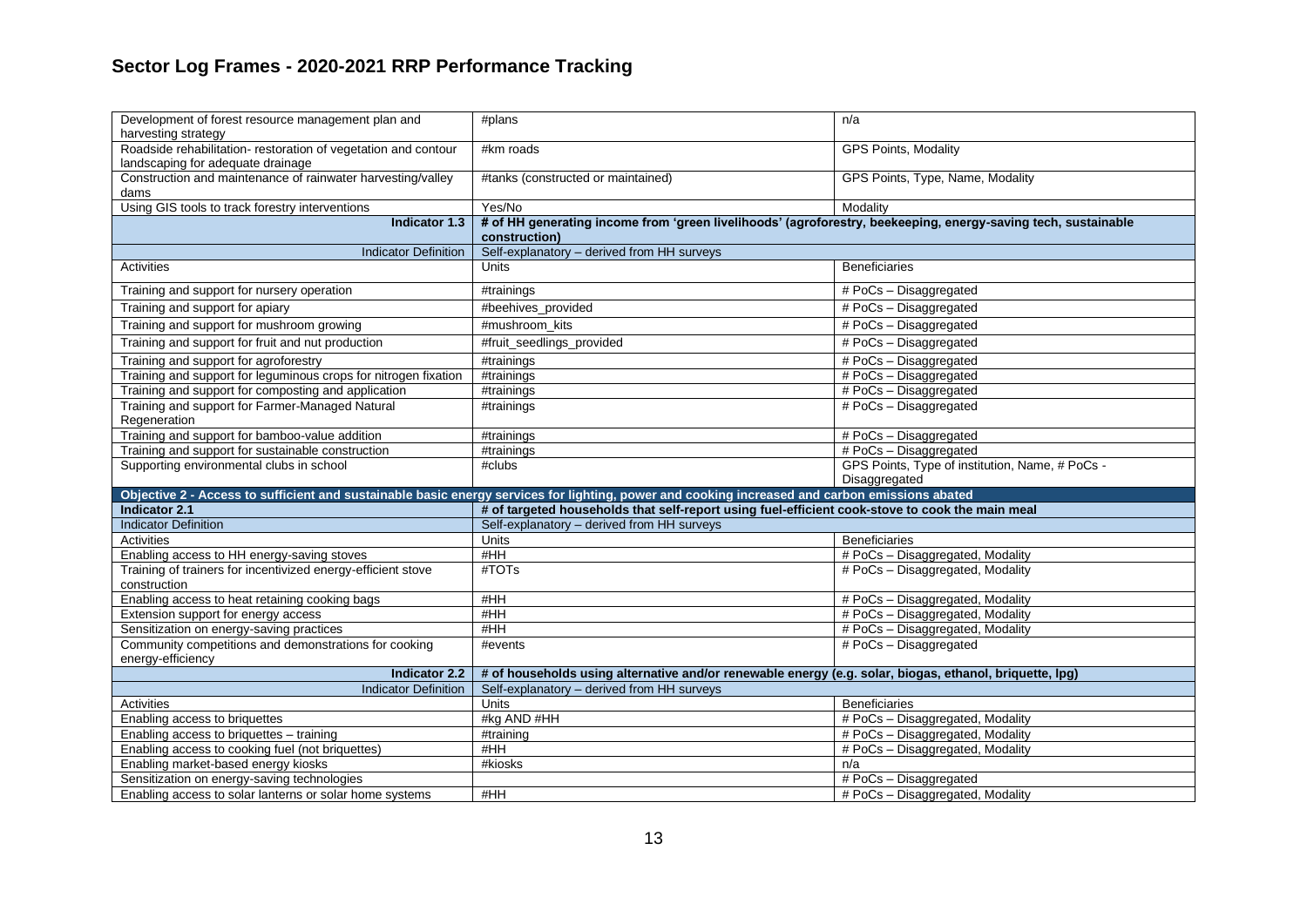| <b>Indicator 2.3</b>                                                                                               | # of institutions (Health, Education, Reception) using sustainable energy (e.g. institutional stoves, solar, biogas,<br>ethanol, briquette, lpq)                                                             |                                                                                                        |  |
|--------------------------------------------------------------------------------------------------------------------|--------------------------------------------------------------------------------------------------------------------------------------------------------------------------------------------------------------|--------------------------------------------------------------------------------------------------------|--|
| <b>Indicator Definition</b>                                                                                        | Self-explanatory - derived from needs inventory                                                                                                                                                              |                                                                                                        |  |
| Activities                                                                                                         | <b>Units</b>                                                                                                                                                                                                 | <b>Beneficiaries</b>                                                                                   |  |
| Enabling access to energy-saving stoves - institutional                                                            | #stoves                                                                                                                                                                                                      | Type of institution, Name & GPS point                                                                  |  |
| Enabling access to sustainable energy - institutional                                                              | #institutions                                                                                                                                                                                                | Type of Institution, Name & GPS point                                                                  |  |
| Enabling access to operational bio-latrines and biogas                                                             | # institutions AND #trainings                                                                                                                                                                                | Type of Institution, Name & GPS point                                                                  |  |
| Enabling access to solar power - solar mini-grids                                                                  | #mini-grids                                                                                                                                                                                                  | Type of Institution, Name & GPS point                                                                  |  |
|                                                                                                                    | Objective 3 - Energy, environment and climate action programming and coordination strengthened and mainstreamed across all sectors                                                                           |                                                                                                        |  |
| Indicator 3.1                                                                                                      | #tCO2/year estimated carbon emissions abatement across sectors                                                                                                                                               |                                                                                                        |  |
| <b>Indicator Definition</b>                                                                                        | This is a multi-sectoral indicator calculated based on other variables. Specifically, stoves in use, m4 litres water pumped with<br>solar, solar power replacing generators and trees planted and surviving. |                                                                                                        |  |
| Activities                                                                                                         | Units<br><b>Beneficiaries</b>                                                                                                                                                                                |                                                                                                        |  |
| Generators in use                                                                                                  | #litres of diesel consumed                                                                                                                                                                                   | GPS Points, Modality,                                                                                  |  |
|                                                                                                                    | (one entry per generator)                                                                                                                                                                                    | Required for all partners                                                                              |  |
| Solar power                                                                                                        | #solar or solar-hybrid systems operational                                                                                                                                                                   | GPS Points, Modality, Required for all partners                                                        |  |
| <b>Indicator 3.2</b>                                                                                               | # of extensions workers, partner staff, and government officials receiving environmental orientation across all sectors                                                                                      |                                                                                                        |  |
| <b>Indicator Definition</b>                                                                                        | This indicator measures the number of personnel in other sectors that have received environmental orientation.                                                                                               |                                                                                                        |  |
| Activities                                                                                                         | Units                                                                                                                                                                                                        | <b>Beneficiaries</b>                                                                                   |  |
| Training of refugee response personnel in environment and<br>energy mainstreaming                                  | #environment orientation sessions held for refugee response<br>personnel                                                                                                                                     | Disaggregated by organization, gender<br>Required for all partners                                     |  |
| <b>Indicator 3.3</b>                                                                                               | % of total refugee response operational spending on implemented energy, environment and climate-resilient<br>interventions mainstreamed into other sectors                                                   |                                                                                                        |  |
| <b>Indicator Definition</b>                                                                                        | This indicator measures the percent of operational spending on mainstreamed activities                                                                                                                       |                                                                                                        |  |
| Activities                                                                                                         | Units                                                                                                                                                                                                        | <b>Beneficiaries</b>                                                                                   |  |
| Environment, Energy & Climate Mainstreaming - WASH: solar<br>systems, solid waste management, catchment management | \$ mainstreamed/\$ total WASH/year                                                                                                                                                                           | Required for WASH partners,<br>1x year (Actual for previous year and Budgeted for coming<br>year)      |  |
| Environment, Energy & Climate Mainstreaming - Shelter:<br>sustainable construction incremental cost                | \$ mainstreamed/\$ total Shelter/year                                                                                                                                                                        | Required for Shelter partners,<br>1x year (Actual for previous year and Budgeted for coming<br>vear)   |  |
| Environment, Energy & Climate Mainstreaming - Health:<br>medical waste management, clean energy                    | \$ mainstreamed/\$ total Health/year                                                                                                                                                                         | Required for Health partners,<br>1x year (Actual for previous year and Budgeted for coming<br>year)    |  |
| Environment, Energy & Climate Mainstreaming - Education:<br>tree-growing, school clubs, clean energy               | \$ mainstreamed/\$ total Education/year                                                                                                                                                                      | Required for Education partners,<br>1x year (Actual for previous year and Budgeted for coming<br>year) |  |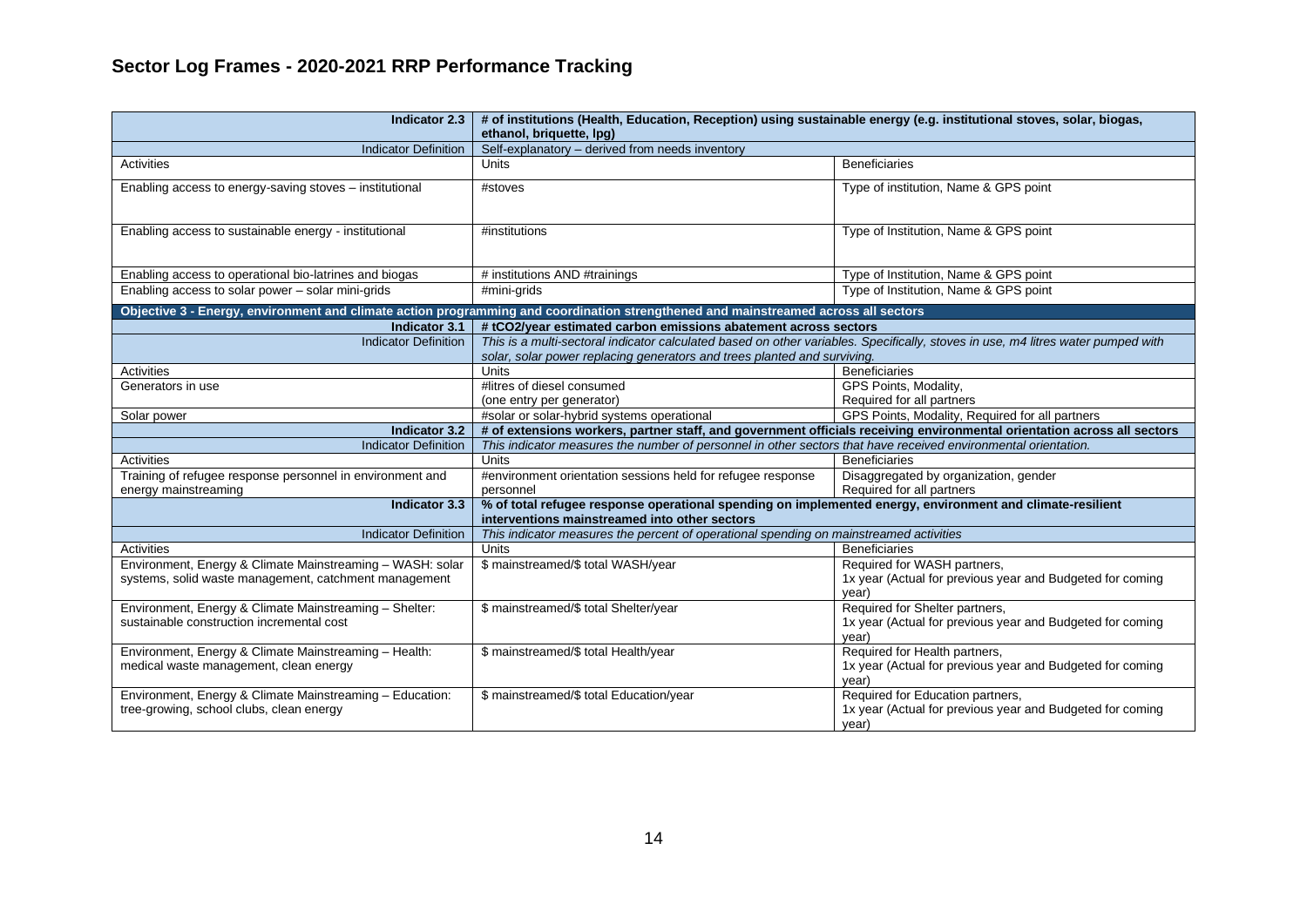## <span id="page-14-0"></span>Livelihoods & Resilience

| Obj/Output/<br><b>Activity Ref</b> | <b>Objective/Output/Activity</b>                                                        | <b>Indicator Ref</b> | <b>Indicator</b>                                                                                       | Source of data                      | <b>Frequency</b><br>of reporting |
|------------------------------------|-----------------------------------------------------------------------------------------|----------------------|--------------------------------------------------------------------------------------------------------|-------------------------------------|----------------------------------|
| <b>Objective 1</b>                 | <b>Emergency livelihood support to</b><br>complement basic household<br>needs provided. | Indicator 1.1        | <b>Coping Strategy Index Score</b><br>disaggregated by refugees and<br>host communities (*)            | <b>FSNA/RIMA</b>                    | Annual                           |
|                                    |                                                                                         | Indicator 1.2        | Food Consumption per capita (*)                                                                        | <b>FSNA/RIMA</b>                    | Annual                           |
|                                    |                                                                                         | Indicator 1.3        | Number of refugee and host<br>community HH receiving<br>emergency livelihood support                   | 5W                                  | Quarterly                        |
| Output 1.1                         | Increased access to productive<br>assets                                                | Indicator 1.1.1      | Number of targeted refugee and<br>host community HH have<br>increased their productive assets<br>owned | Household survey (Baseline/endline) | Annual                           |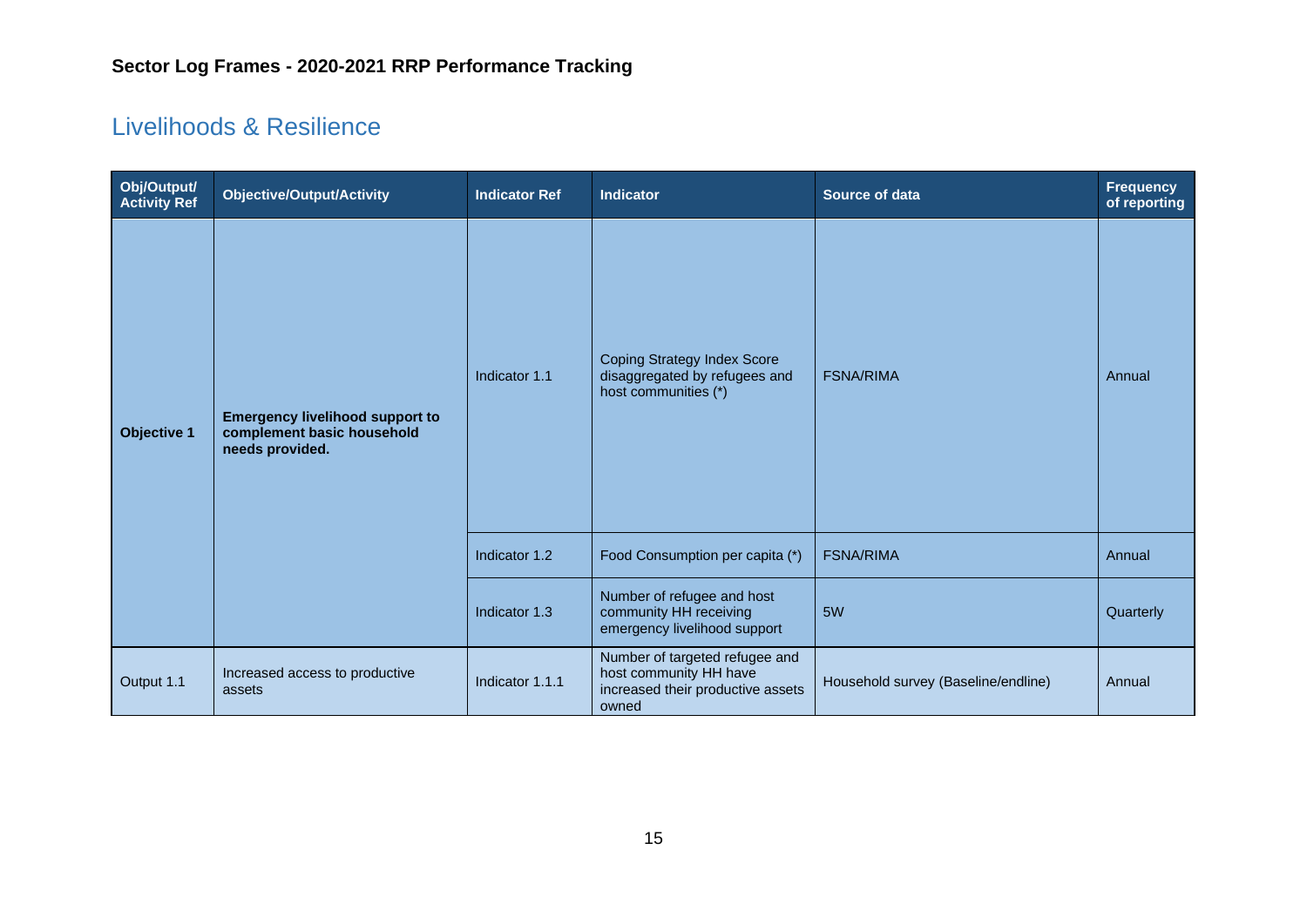| Obj/Output/<br><b>Activity Ref</b> | <b>Objective/Output/Activity</b>                            | <b>Indicator Ref</b> | <b>Indicator</b>                                                               | Source of data           | <b>Frequency</b><br>of reporting |
|------------------------------------|-------------------------------------------------------------|----------------------|--------------------------------------------------------------------------------|--------------------------|----------------------------------|
|                                    | Distribution of productive assets                           | Indicator 1.1.1.1    | # of tons of agriculture inputs<br>distributed.                                | <b>Distribution list</b> | Quarterly                        |
| Activity                           |                                                             | Indicator 1.1.1.2    | # of HH having received<br>productive assets                                   | <b>Distribution list</b> | Quarterly                        |
|                                    |                                                             | Indicator 1.1.1.3    | Cash value (UGX) of grants<br>distributed for productive assets<br>distributed | <b>Distribution list</b> | Quarterly                        |
|                                    | Distribution of cash grants for<br>productive assets        | Indicator 1.1.1.4    | # of HH having received cash<br>grant for productive assets                    | <b>Distribution list</b> | Quarterly                        |
|                                    |                                                             | Indicator 1.1.1.5    | # of market assessments<br>completed                                           | Activity report          | Quarterly                        |
| Output 1.2                         | Increased knowledge and skills on<br>livelihoods strategies | Indicator 1.2.1      | Percent of individuals<br>demonstrating the use of<br>livelihoods skills       | Project evaluation       | Quarterly                        |
|                                    |                                                             | Indicator 1.2.1.1    | # of people trained on vocational<br>skills                                    | Attendance list          | Quarterly                        |
|                                    |                                                             | Indicator 1.2.1.2    | # of TOTs held on vocational<br>training curriculum                            | Attendance list          | Quarterly                        |
| Activity                           | Vocational training                                         | Indicator 1.2.1.3    | # of trainers trained on<br>vocational training                                | Attendance list          | Quarterly                        |
|                                    |                                                             | Indicator 1.2.1.4    | # of market scans completed to<br>inform vocational trainings<br>offered       | Report                   | Quarterly                        |
|                                    |                                                             | Indicator 1.2.1.5    | # of people trained on GAP                                                     | Attendance list          | Quarterly                        |
|                                    | Good agriculture practices (GAP)<br>training                | Indicator 1.2.1.6    | # of TOTs held on GAP                                                          | Activity report          | Quarterly                        |
|                                    |                                                             | Indicator 1.2.1.7    | # of trainers trained on GAP                                                   | Attendance list          | Quarterly                        |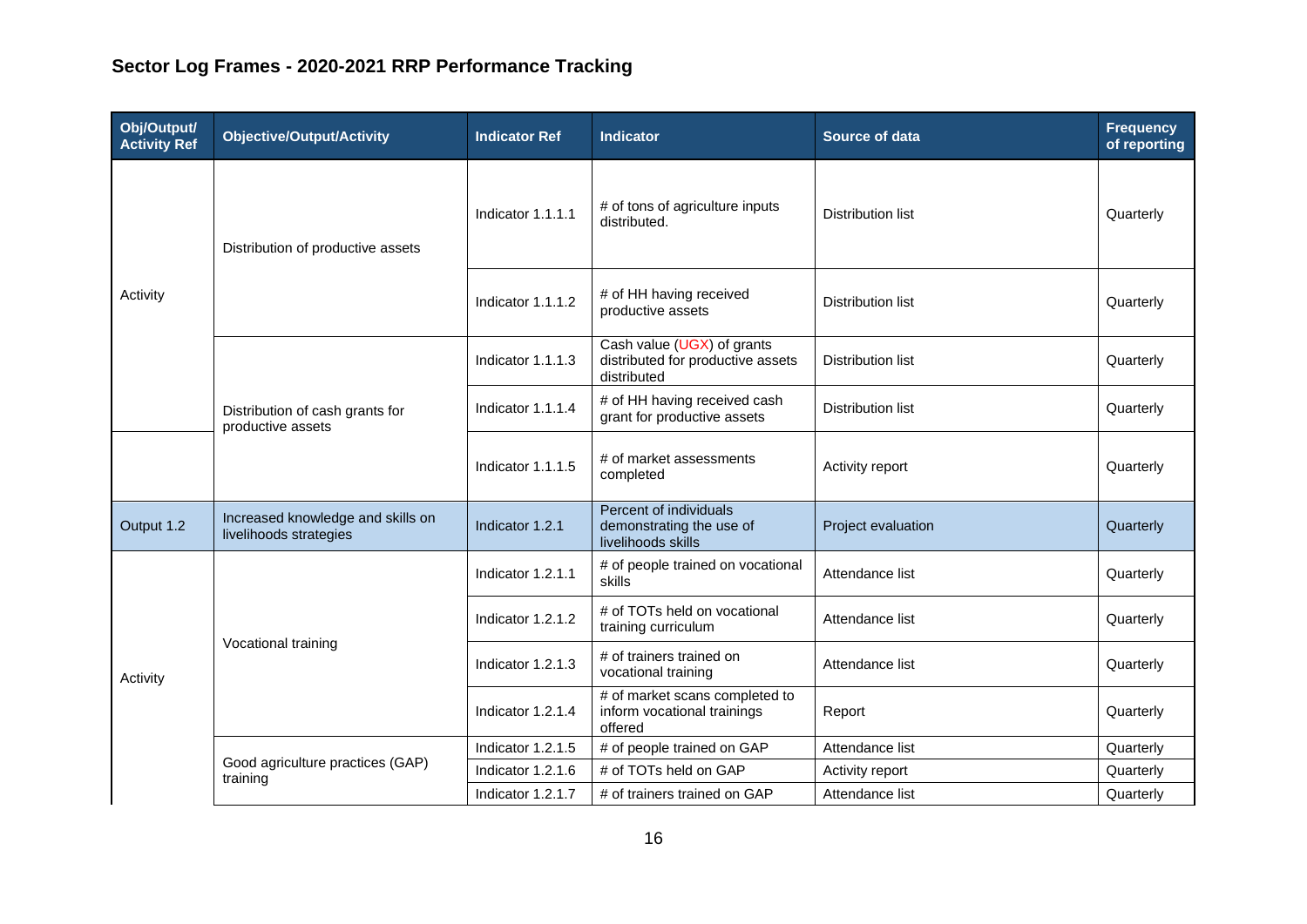| Obj/Output/<br><b>Activity Ref</b> | <b>Objective/Output/Activity</b>                           | <b>Indicator Ref</b>      | Indicator                                                      | <b>Source of data</b> | <b>Frequency</b><br>of reporting |
|------------------------------------|------------------------------------------------------------|---------------------------|----------------------------------------------------------------|-----------------------|----------------------------------|
|                                    | Climate smart agriculture (CSA)                            | Indicator 1.2.1.8         | # of individuals receiving CSA<br>training support             | Attendance list       | Quarterly                        |
|                                    | training                                                   | Indicator 1.2.1.9         | # of TOTs held on CSA                                          | Activity report       | Quarterly                        |
|                                    |                                                            | <b>Indicator 1.2.1.10</b> | # of trainers trained on CSA                                   | Attendance list       | Quarterly                        |
|                                    |                                                            | <b>Indicator 1.2.1.11</b> | # of people receiving business<br>skills training support      | Attendance list       | Quarterly                        |
|                                    | <b>Business skill training</b>                             | <b>Indicator 1.2.1.12</b> | # of TOTs held on business skills                              | Activity report       | Quarterly                        |
|                                    |                                                            | <b>Indicator 1.2.1.13</b> | # of trainers trained on business<br>skills                    | Attendance list       | Quarterly                        |
|                                    | Formation of livelihoods associations                      | Indicator 1.2.1.14        | # of livelihood associations<br>formed                         | Activity report       | Quarterly                        |
|                                    |                                                            | <b>Indicator 1.2.1.15</b> | # of people participating in<br>livelihood associations        | Attendance list       | Quarterly                        |
|                                    | Livelihood cross-cutting issues<br>mapped                  | Indicator 1.2.1.16        | # of non-market livelihood<br>assessments completed            | Report completed      | Quarterly                        |
| Output 1.3                         | Increased access to short-term<br>employment opportunities | Indicator 1.3.1           | Number of targeted HH that<br>increase their net income        | Household survey      | Annual                           |
|                                    |                                                            | Indicator 1.3.1.1         | # of people engaged in short-<br>term employment opportunities | Attendance list       | Quarterly                        |
| Activity                           | Short-term employment opportunities<br>established         | Indicator 1.3.1.2         | Cash value of transfer per<br>beneficiary                      | Payment list          | Quarterly                        |
|                                    |                                                            | Indicator 1.3.1.3         | Total cash value of cash for work                              | Payment list          | Quarterly                        |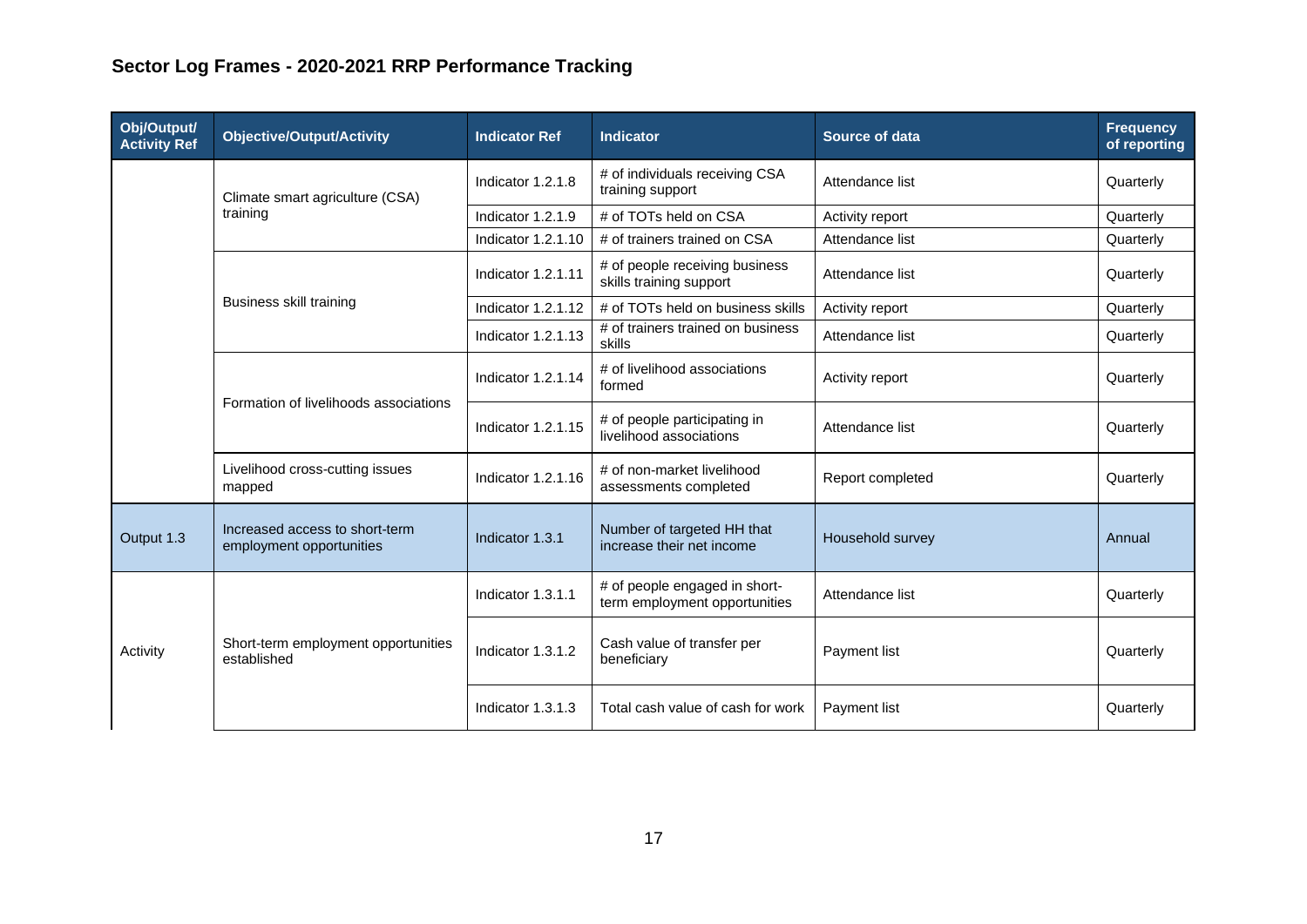| Obj/Output/<br><b>Activity Ref</b>                                                                          | <b>Objective/Output/Activity</b> | <b>Indicator Ref</b>                                                         | <b>Indicator</b>                                                                                                               | Source of data                                                                                                                 | <b>Frequency</b><br>of reporting |
|-------------------------------------------------------------------------------------------------------------|----------------------------------|------------------------------------------------------------------------------|--------------------------------------------------------------------------------------------------------------------------------|--------------------------------------------------------------------------------------------------------------------------------|----------------------------------|
|                                                                                                             |                                  | Indicator 1.3.1.4                                                            | # of public work activities<br>completed                                                                                       | Activity report                                                                                                                | Quarterly                        |
| Household livelihood strategies to<br>support household self-reliance<br><b>Objective 2</b><br>strengthened |                                  | Indicator 2.1                                                                | <b>Composite Productive Assets</b><br>Index $(*)$                                                                              | RIMA (endline) - through FAO/OPM<br>partnership<br>Mini-RIMA for alternating year through<br><b>LSWG</b> coordination          | Annual                           |
|                                                                                                             | Indicator 2.2                    | Average number of income<br>generating activities (IGA) per<br>household (*) | RIMA (baseline/endline) - through<br>FAO/OPM partnership<br>Mini-RIMA for alternating year through<br><b>LSWG</b> coordination | Annual                                                                                                                         |                                  |
|                                                                                                             |                                  | Indicator 2.3                                                                | Wealth Index (*)                                                                                                               | RIMA (baseline/endline) - through<br>FAO/OPM partnership<br>Mini-RIMA for alternating year through<br><b>LSWG</b> coordination | Annual                           |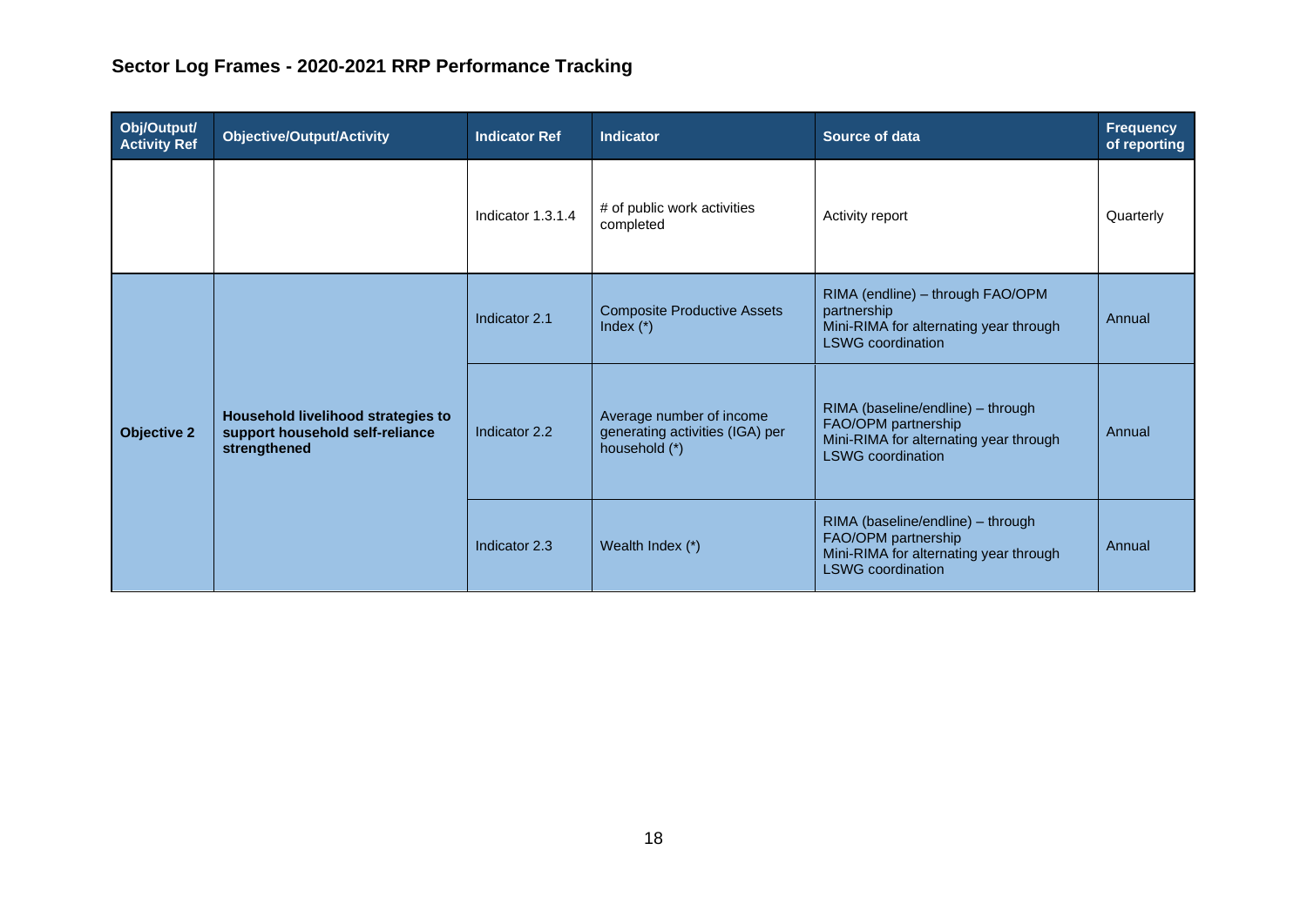| Obj/Output/<br><b>Activity Ref</b> | <b>Objective/Output/Activity</b>                        | <b>Indicator Ref</b> | <b>Indicator</b>                                                                    | Source of data   | <b>Frequency</b><br>of reporting |
|------------------------------------|---------------------------------------------------------|----------------------|-------------------------------------------------------------------------------------|------------------|----------------------------------|
| Output 2.1                         | Increased investment in income<br>generating activities | Indicator 2.1.1      | Percent change of targeted HH<br>investing in their income<br>generating activities | Household survey | Quarterly                        |
| Activity                           | Business skills training                                | Indicator 2.1.1.1    | # of people trained on business<br>management skills                                | Attendance list  | Quarterly                        |
| Output 2.2                         | Increased income generation                             | Indicator 2.2.1      | Percent of targeted HH having<br>increased their monthly<br>household income        | Household survey | Quarterly                        |
|                                    | Creation of IGA                                         | Indicator 2.2.1.1    | # of IGA established                                                                | Household survey | Quarterly                        |
| Activity                           | Entrepreneurial skills training                         | Indicator 2.2.1.3    | # of people trained on<br>entrepreneurial skills                                    | Attendance list  | Quarterly                        |
| Output 2.3                         | Increased access to savings and<br>credit               | Indicator 2.3.1      | Percent of targeted HH that have<br>access to savings and credit has<br>increased.  | Household survey | Quarterly                        |
|                                    | Formation of credit and saving groups                   | Indicator 2.3.1.1    | # of credit and saving groups<br>formed                                             | Group bylaws     | Quarterly                        |
| Activity                           |                                                         | Indicator 2.3.1.2    | # of people participating in a<br>credit and saving group                           | Attendance list  | Quarterly                        |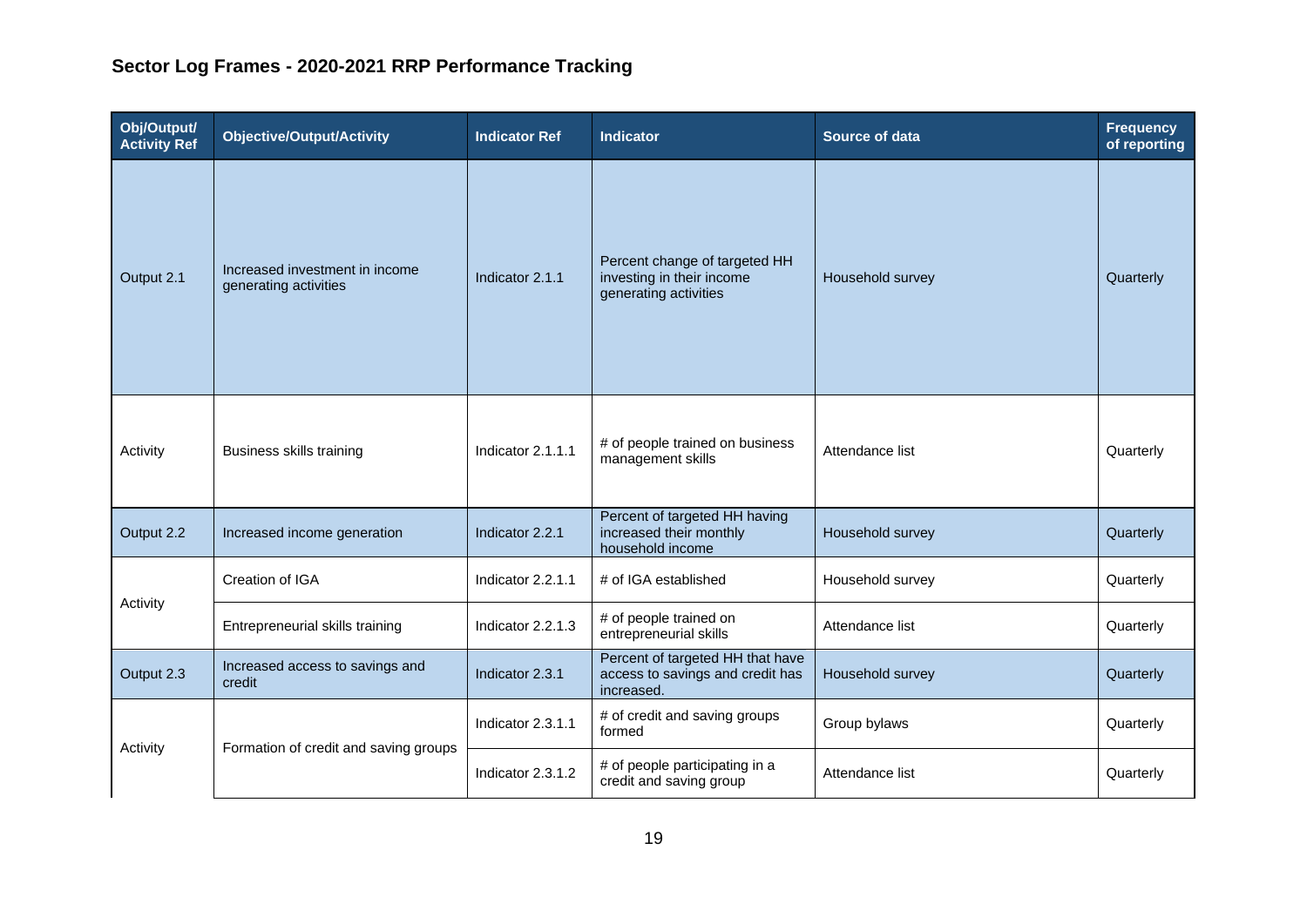| Obj/Output/<br><b>Activity Ref</b> | <b>Objective/Output/Activity</b>                                           | <b>Indicator Ref</b> | <b>Indicator</b>                                                                                                                              | Source of data                                                                                                                                                                                                                                                              | <b>Frequency</b><br>of reporting |
|------------------------------------|----------------------------------------------------------------------------|----------------------|-----------------------------------------------------------------------------------------------------------------------------------------------|-----------------------------------------------------------------------------------------------------------------------------------------------------------------------------------------------------------------------------------------------------------------------------|----------------------------------|
|                                    | Training on financial literacy                                             | Indicator 2.3.1.3    | # of people trained on financial<br>literacy                                                                                                  | Attendance list                                                                                                                                                                                                                                                             | Quarterly                        |
|                                    | Skilling in leadership/group<br>management                                 | Indicator 2.3.1.4    | # of people trained on<br>leadership/group management<br>skills                                                                               | Attendance list                                                                                                                                                                                                                                                             | Quarterly                        |
| <b>Objective 3</b>                 | The enabling environment to<br>support resilient livelihoods<br>reinforced | Indicator 3.1        | Number/percentage of targeted<br>population employed or self-<br>employed in sustainable<br>livelihoods activities over the last<br>12 months | Both secondary and primary data<br>collection can be used according to<br>context.<br>• Baseline/Endline.<br>• Secondary data. Reliable/relevant<br>sources from other actors, clusters or<br>government (e.g. assessment information,<br>reference to a normal situation). | Annual                           |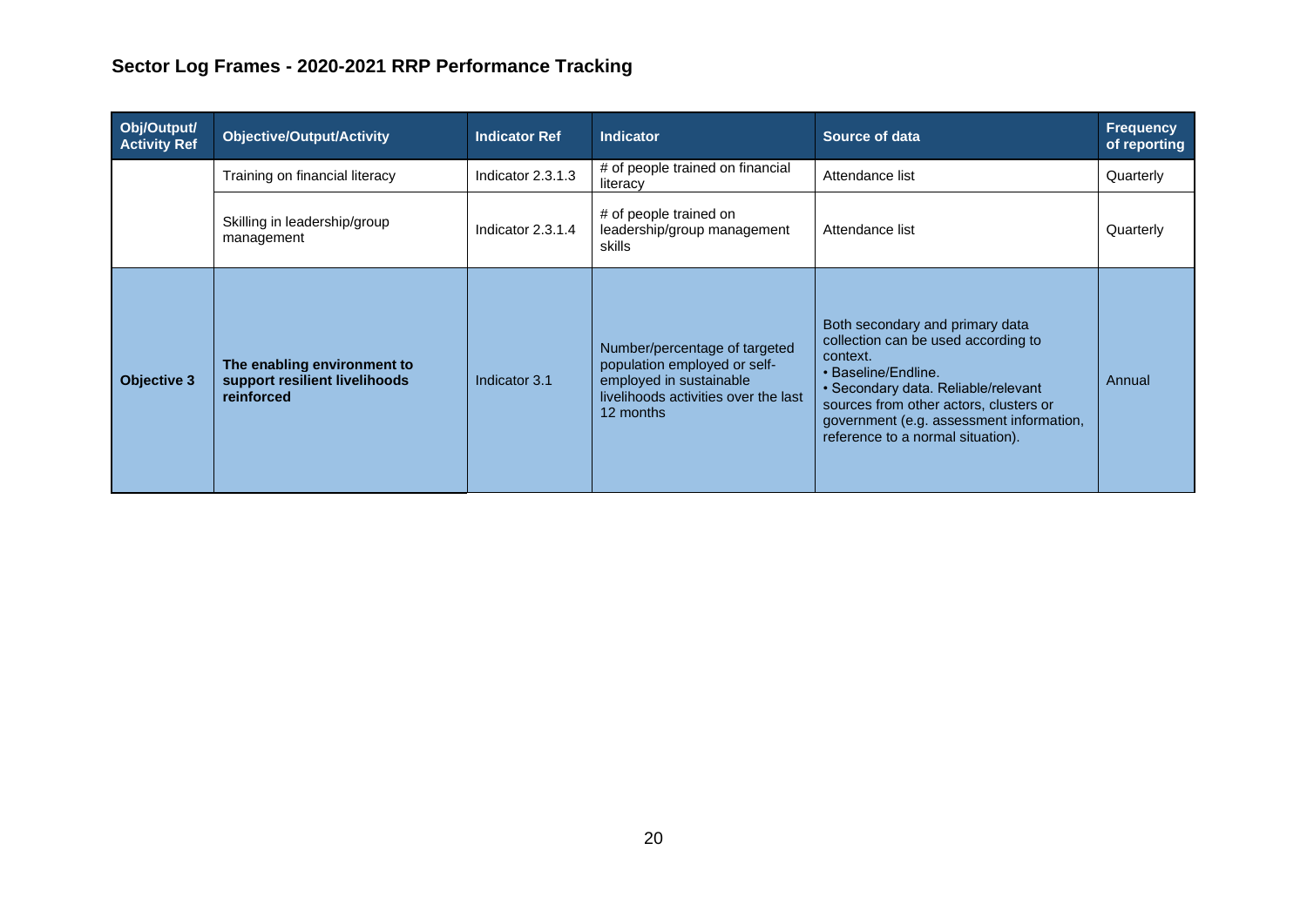| Obj/Output/<br>Activity Ref | <b>Objective/Output/Activity</b> | <b>Indicator Ref</b> | Indicator                                                                                                                                            | Source of data                                                                                                                                                                                                                                                                                                                    | <b>Frequency</b><br>of reporting |
|-----------------------------|----------------------------------|----------------------|------------------------------------------------------------------------------------------------------------------------------------------------------|-----------------------------------------------------------------------------------------------------------------------------------------------------------------------------------------------------------------------------------------------------------------------------------------------------------------------------------|----------------------------------|
|                             |                                  | Indicator 3.2        | Asset benefit indicator (ABI)                                                                                                                        | Collected from a sample of households in<br>a sample of communities where the asset<br>creation (public work) activity is being<br>implemented. Information must be<br>collected from one household member.<br>Household surveys carried out<br>concurrently with data collection for PDM<br>or food security outcome monitoring. | Annual                           |
|                             |                                  | Indicator 3.3        | Number/percentage of targeted<br>population with access to<br>services through the DLG and<br>private sector to develop their<br>livelihood activity | Secondary data. Reliable/relevant sources<br>from other actors, clusters or government<br>(e.g. assessment information, reference to<br>a normal situation).                                                                                                                                                                      | Annual                           |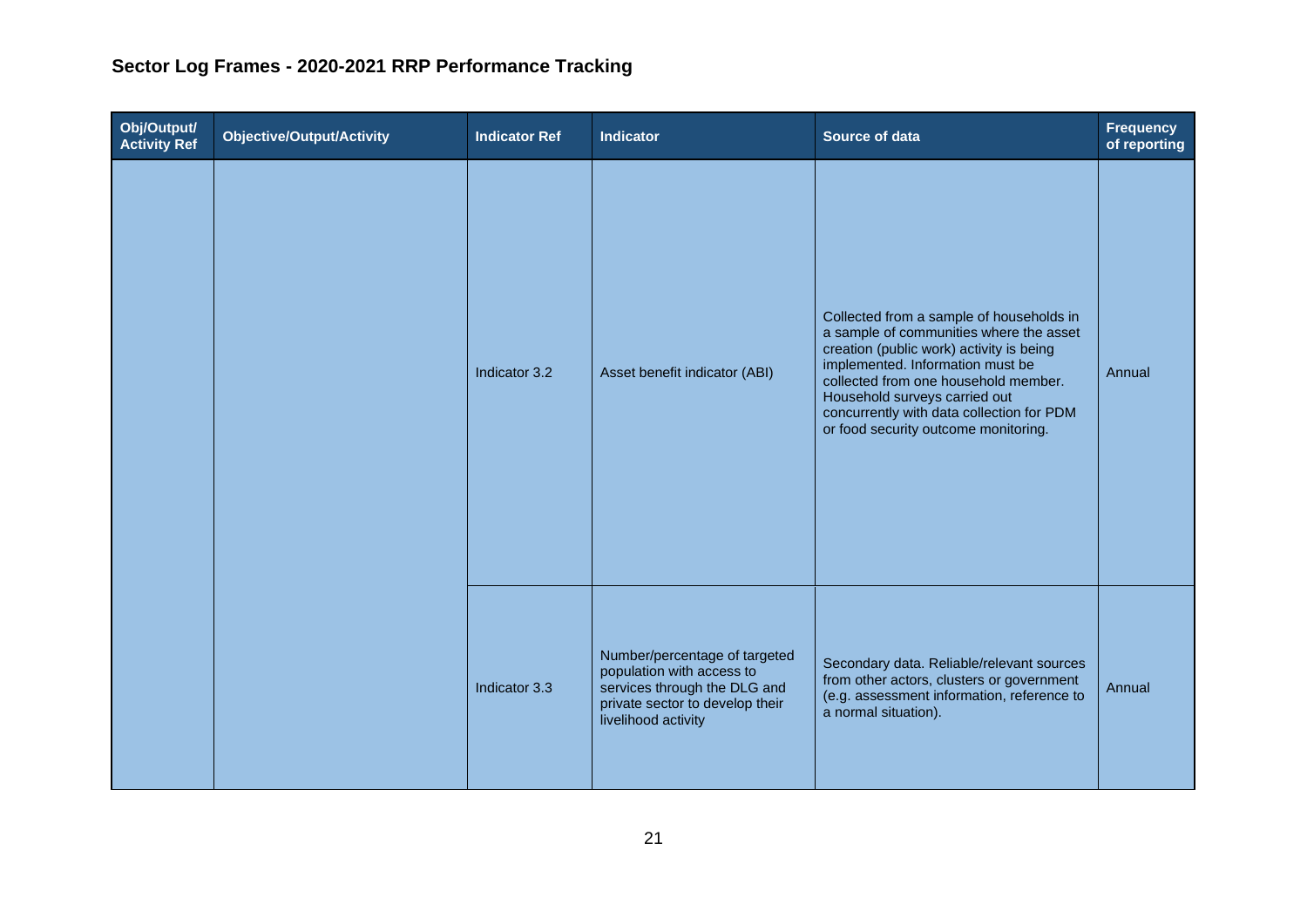| Obj/Output/<br><b>Activity Ref</b> | <b>Objective/Output/Activity</b>                                                                                                          | <b>Indicator Ref</b> | <b>Indicator</b>                                                                                                                                   | <b>Source of data</b>                          | <b>Frequency</b><br>of reporting |
|------------------------------------|-------------------------------------------------------------------------------------------------------------------------------------------|----------------------|----------------------------------------------------------------------------------------------------------------------------------------------------|------------------------------------------------|----------------------------------|
| Output 3.1                         | Increased access to sustainable<br>employment opportunities                                                                               | Indicator 3.1.1      | Percent of people employed<br>through formal and non-formal<br>long-term employment<br>opportunities (disaggregated by<br>refugee/HC, sex and age) | Household survey                               | Quaterly                         |
| Activity                           | Creation of employment opportunities                                                                                                      | Indicator 3.1.1.1    | # of formal formal and non-<br>formal long-term employment<br>opportunities created                                                                | Employment market survey                       | Annual                           |
|                                    | Training of employers on work<br>requirements for refugees                                                                                | Indicator 3.1.1.2    | # of employers trained<br>(disaggregated by sex)                                                                                                   | Attendance list                                | Quarterly                        |
| Output 3.2                         | Increased community management<br>capacity for operation and<br>maintenance for community<br>infrastructure                               | Indicator 3.2.1      | Percent of public works<br>functioning after 3 months<br>completion                                                                                | Project evaluation/post-activity<br>assessment | Quaterly                         |
|                                    | Training of community management<br>structure on operation and<br>maintenance (O&M) of public work                                        | Indicator 3.2.1.1    | # of groups trained on O&M                                                                                                                         | Training report                                | Quarterly                        |
| Activity                           |                                                                                                                                           | Indicator 3.2.1.2    | # of groups formed as public<br>work management group                                                                                              | Activity report                                | Quarterly                        |
| Output 3.3                         | Strengthened engagement of DLG<br>(district local government) and private<br>sector to provide service delivery to<br>support livelihoods | Indicator 3.3.1      | Percent of people reporting<br>having accessed services from<br>DLG or private sector to support<br>their livelihoods                              | Household survey                               | Annual                           |
|                                    | Vocational training service delivery<br>capacity increased                                                                                | Indicator 3.3.1.1    | # of people trained on vocational<br>training service delivery                                                                                     | Attendance list                                | Quaterly                         |
| Activity                           |                                                                                                                                           | Indicator 3.3.1.2    | # of market-demanded trades<br>with revised/developed<br>curriculum                                                                                | Activity report                                | Annual                           |
|                                    | Extension service delivery increased                                                                                                      | Indicator 3.3.1.3    | # of livelihood extension agents<br>trained on service delivery                                                                                    | Attendance list                                | Quarterly                        |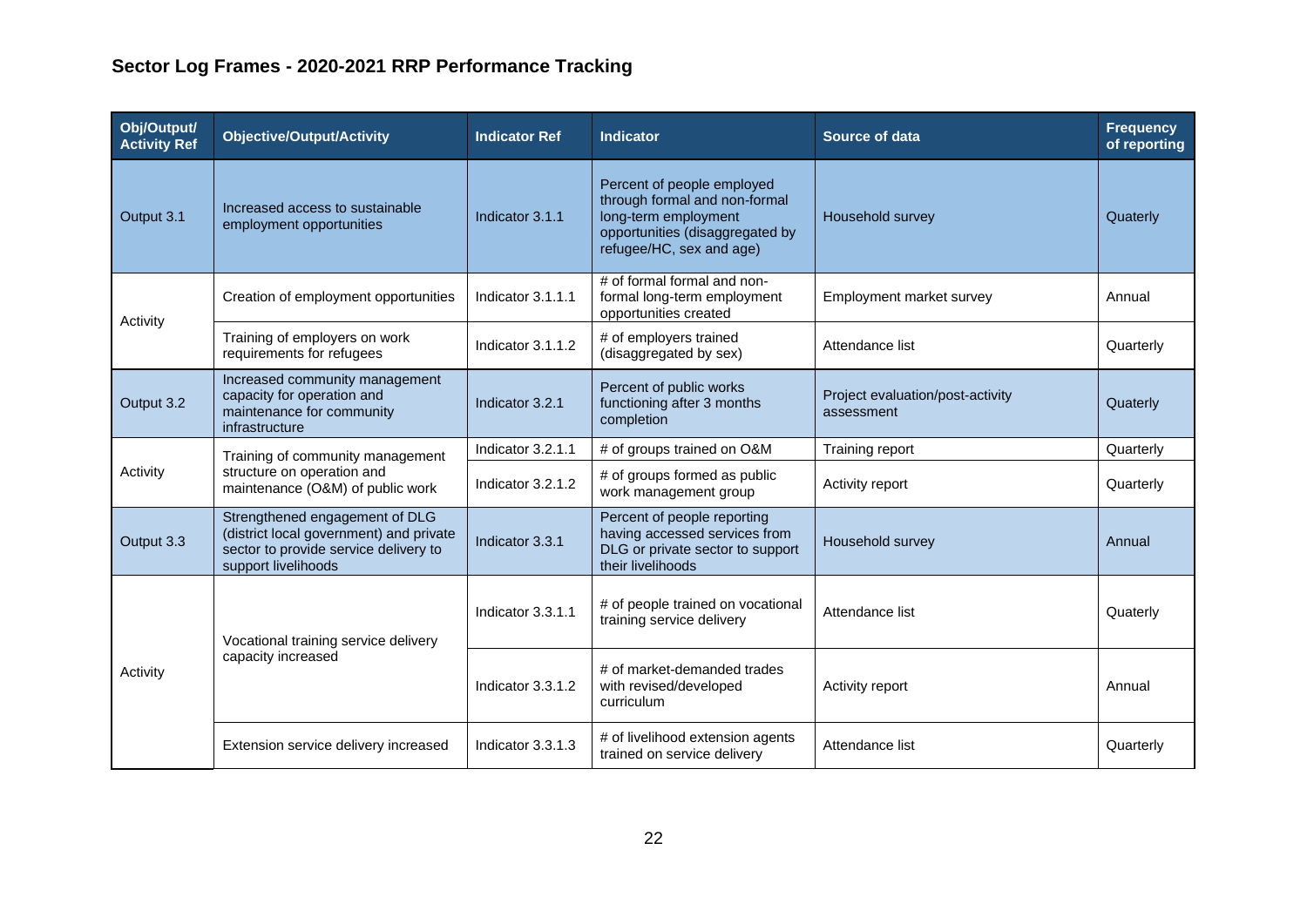| Obj/Output/<br><b>Activity Ref</b> | <b>Objective/Output/Activity</b>                                                                                        | <b>Indicator Ref</b> | <b>Indicator</b>                                                                                 | <b>Source of data</b>                              | <b>Frequency</b><br>of reporting |
|------------------------------------|-------------------------------------------------------------------------------------------------------------------------|----------------------|--------------------------------------------------------------------------------------------------|----------------------------------------------------|----------------------------------|
|                                    | Increased availabilty of formal                                                                                         | Indicator 3.3.1.4    | # of markets supported                                                                           | Project report                                     | Quarterly                        |
|                                    | markets                                                                                                                 | Indicator 3.3.1.5    | Average distance to the nearest<br>local market                                                  | Community survey of services<br>(baseline/endline) | Annual                           |
|                                    |                                                                                                                         | Indicator 3.3.1.6    | # of financial service points<br>available in refugee hosting<br>areas/settlements               | Community survey of services<br>(baseline/endline) | Annual                           |
| Financial service products         |                                                                                                                         | Indicator 3.3.1.7    | # of financial products developed<br>to meet refugee hosting area<br>needs                       | Activity report                                    | Quarterly                        |
|                                    | Training of local authorities and<br>private sector on land rights and<br>governance                                    | Indicator 3.3.1.8    | # of people trained on land rights<br>and governance                                             | Attendance list                                    | Quarterly                        |
|                                    | Training of local authorities and<br>private sector of refugee rights and<br>national policies                          | Indicator 3.3.1.9    | # of people trained on refugee<br>rights and national policies                                   | Attendance list                                    | Quarterly                        |
|                                    | Dissemination of policy reference<br>documents on refugee national<br>policies to DLG                                   | Indicator 3.3.1.10   | # of policy subject areas on<br>refugee national policies<br>developed                           | Activity report                                    | Quarterly                        |
|                                    |                                                                                                                         | Indicator 3.3.1.11   | # of unique policy reference<br>documents on refugee national<br>policies disseminated to DLG    | <b>Dissemination list</b>                          | Quarterly                        |
|                                    |                                                                                                                         | Indicator 3.3.1.12   | # of copies of policy reference<br>documents on refugee national<br>policies disseminated to DLG | <b>Dissemination list</b>                          | Quarterly                        |
|                                    | DLG training on legal support for<br>business registration and taxation                                                 | Indicator 3.3.1.13   | # of people trained on business<br>registration and taxation                                     | Service delivery register                          | Quarterly                        |
|                                    | Registration of individual businesses<br>and livelihood associations or<br>collectives as a legal business<br>structure | Indicator 3.3.1.14   | # of businesses registered                                                                       | <b>Registration documents</b>                      | Quarterly                        |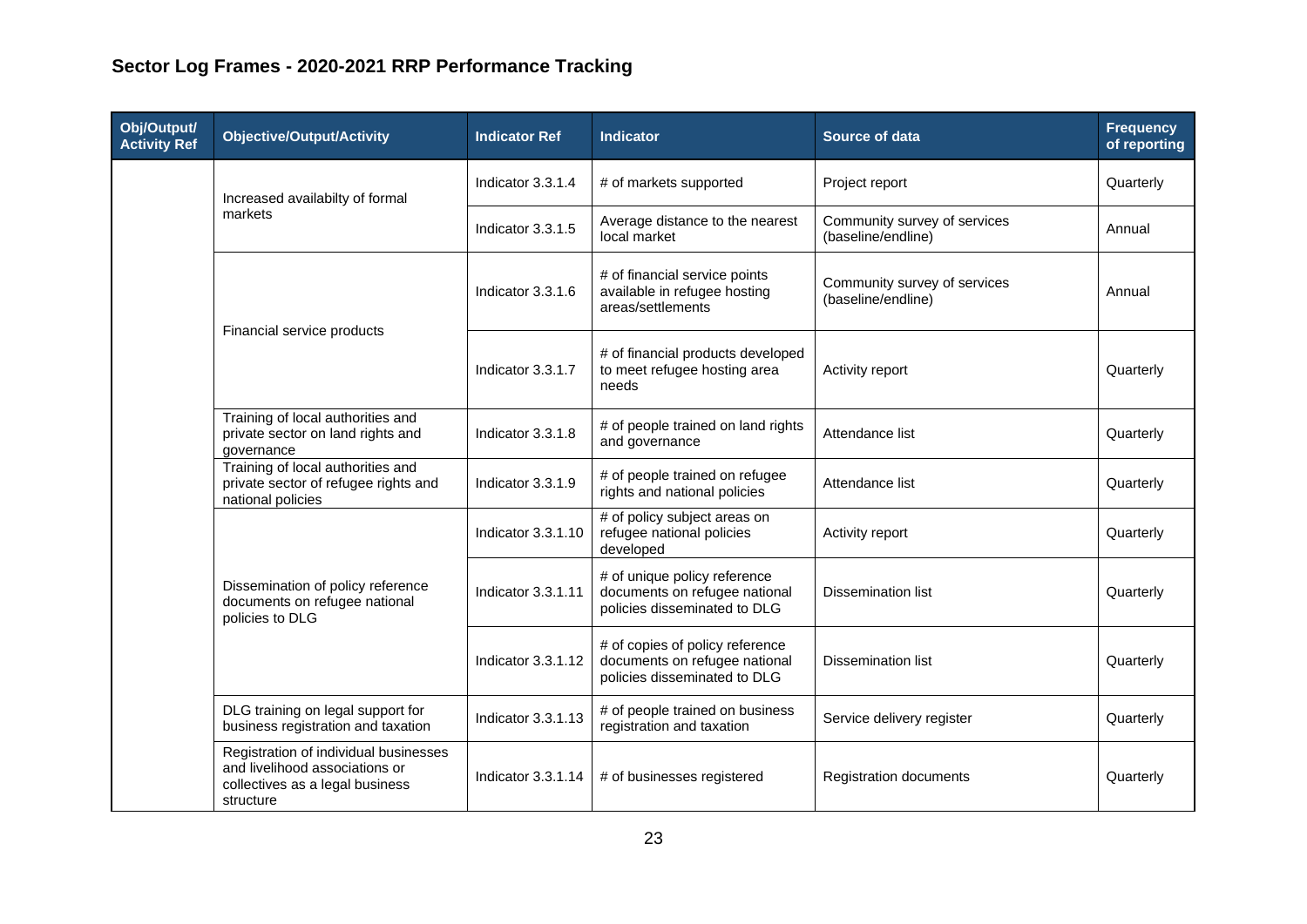# <span id="page-23-0"></span>Protection

| No.              | <b>Objectives</b>                                                                                                                                                                                                                  | <b>Indicators</b>                                                                                            | <b>Activities</b>                                                                                                                                                                                                                                                                                                                                                                                                                                                                                                                                                                                                            |
|------------------|------------------------------------------------------------------------------------------------------------------------------------------------------------------------------------------------------------------------------------|--------------------------------------------------------------------------------------------------------------|------------------------------------------------------------------------------------------------------------------------------------------------------------------------------------------------------------------------------------------------------------------------------------------------------------------------------------------------------------------------------------------------------------------------------------------------------------------------------------------------------------------------------------------------------------------------------------------------------------------------------|
|                  |                                                                                                                                                                                                                                    | % of women in leadership structures and<br>community groups for community self-management<br>and empowerment | <b>REPORTED BY SECTOR LEAD</b>                                                                                                                                                                                                                                                                                                                                                                                                                                                                                                                                                                                               |
| 4.               | <b>Protection of and</b><br>accountability to<br>all refugees are<br>strengthened<br>through<br>meaningful<br>engagement with<br>communities, with<br>particular attention<br>to at-risk groups<br>(community-based<br>protection) | # of complaints addressed through effective<br>feedback mechanisms<br>Disaggregated by Age and Gender        | Complaints / Feedback addressed through FRRM helpline / email (reported by<br>$\bullet$<br>sector lead)<br>Complaints / Feedback addressed through protection desks / information support<br>centres<br>Complaints / Feedback addressed through complaints boxes<br>$\bullet$<br>Complaints / Feedback addressed through community structures<br>$\bullet$<br>Complaints / Feedback addressed through other mechanisms (specify in<br>comments)                                                                                                                                                                              |
|                  |                                                                                                                                                                                                                                    | # of persons with specific needs provided with<br>targeted support                                           | PSN benefitting from:<br>$\bullet$<br>Case management services<br>$\circ$<br>Material support (household items, clothes, assistive mobility devices etc.)<br>$\circ$<br>Special education<br>$\circ$<br>Assistance to access distributions or services<br>$\Omega$<br>Other support (e.g. livelihoods, specify in comments)<br>$\circ$<br>The following forms of support are tracked under other sectors / indicators:<br>Emergency or semi-permanent shelter (tracked under SSNFI)<br>$\circ$<br>Cash-based support (tracked under CBI)<br>$\circ$<br>Psychosocial support (tracked under peaceful co-existence)<br>$\circ$ |
| $\overline{5}$ . | <b>Peaceful co-</b>                                                                                                                                                                                                                | # of reported incidents of conflict within refugee                                                           | <b>REPORTED BY SECTOR LEAD</b>                                                                                                                                                                                                                                                                                                                                                                                                                                                                                                                                                                                               |
|                  | existence among<br>communities<br>strengthened                                                                                                                                                                                     | communities<br># of reported incidents of conflict between host and<br>refugee community                     | <b>REPORTED BY SECTOR LEAD</b>                                                                                                                                                                                                                                                                                                                                                                                                                                                                                                                                                                                               |
|                  |                                                                                                                                                                                                                                    | # of individuals receiving psychosocial support                                                              | # of individuals receiving psychosocial support<br>$\bullet$                                                                                                                                                                                                                                                                                                                                                                                                                                                                                                                                                                 |
|                  |                                                                                                                                                                                                                                    | # of peace-building initiatives conducted                                                                    | # of peace-building initiatives conducted:<br>$\bullet$<br>Community dialogues<br>Awareness-raising and information campaigns on peaceful co-existence<br>Trainings related to peace-building<br>Sports or cultural activities to enhance social cohesion and cultural<br>understanding between communities<br>Research / studies<br>Other initiatives (please specify in comments)                                                                                                                                                                                                                                          |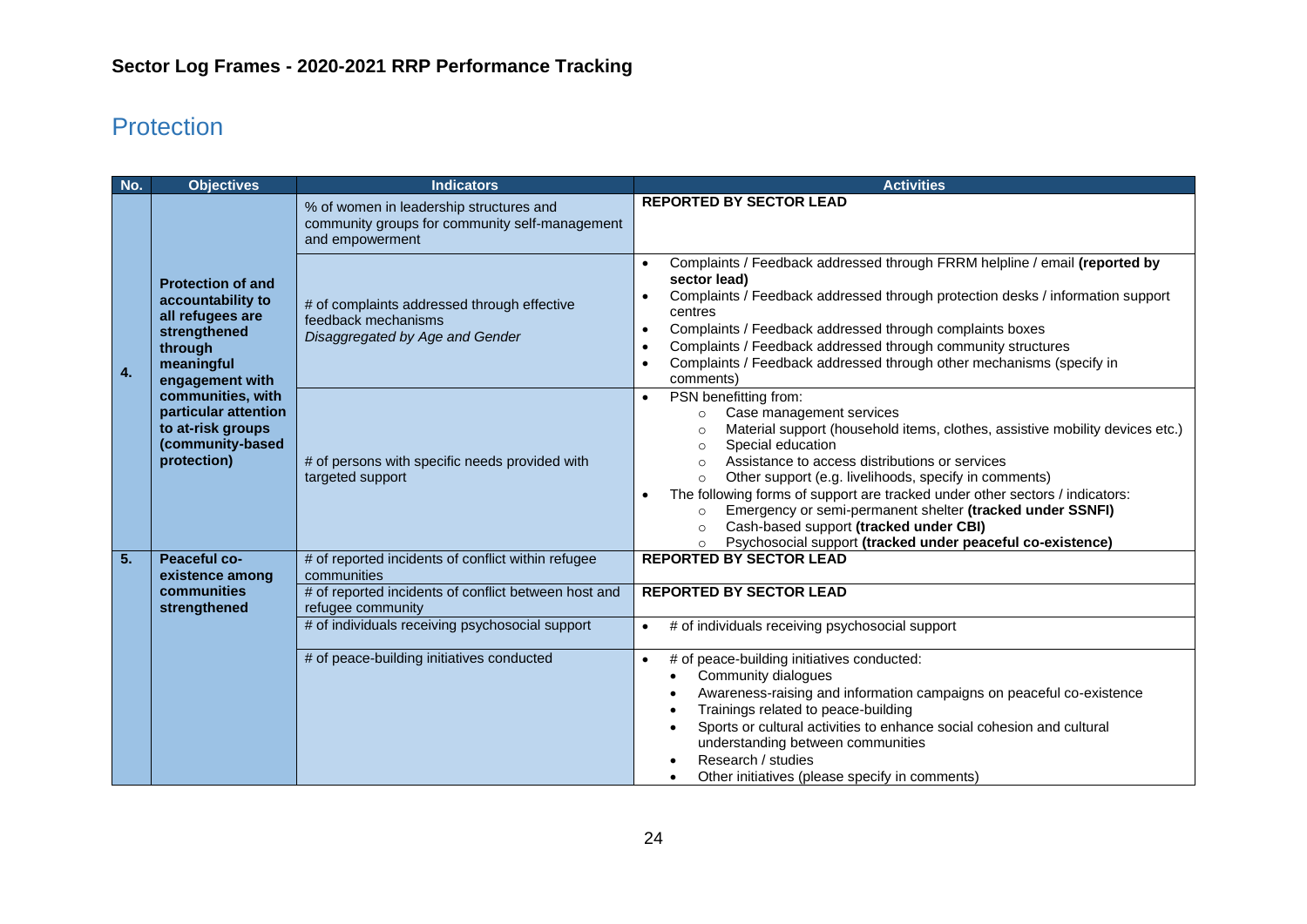| Physical safety,<br>access to justice,<br>rule of law and<br>civilian character | # of refugees receiving legal assistance and legal<br>aid services                 | # of refugees accessing mobile courts<br># of refugees accessing legal representation<br># of refugees accessing legal counselling<br># of refugees benefiting from detention monitoring                                                                                                   |
|---------------------------------------------------------------------------------|------------------------------------------------------------------------------------|--------------------------------------------------------------------------------------------------------------------------------------------------------------------------------------------------------------------------------------------------------------------------------------------|
| of the refugee<br>settlements is                                                | # of security packages provided for law<br>enforcement                             | <b>REPORTED BY SECTOR LEAD</b>                                                                                                                                                                                                                                                             |
| assured and<br>protection of<br>human rights<br>promoted in<br>refugee settings | # of refugees and host communities sensitized<br>about the Ugandan and Refugee law | # of trainings<br># of refugees / HC attending trainings<br># of sensitisation / legal information sessions<br># of refugees / HC sensitisation / legal information sessions<br># of refugees / HC attending community policing<br># of refugees / HC participating in community dialogues |

#### <span id="page-24-0"></span>Special considerations for reporting on support to Persons with Specific Needs (PSN)

The following PSN indicators will be tracked in ActivityInfo:

- Shelter, Settlements and NFI
	- o Access to improved and sustainable shelters for refugee households is increased
		- # of newly arrived refugee households provided with the minimum emergency shelter support
			- Construction of emergency HH PSN shelters
			- Repair of emergency HH PSN shelters
		- # of refugee PSN households assisted with semi-permanent shelters
			- Construction of semi-permanent PSN shelters
			- Repairs to existing semi-permanent PSN shelters
			- # of PSN households receiving cash-based assistance for semi-permanent shelter
- **Protection** 
	- o Protection of and accountability to all refugees are strengthened through meaningful engagement with communities, with particular attention
		- to at-risk groups
			- # of persons with specific needs provided with targeted support
				- PSN benefitting from:
					- o Case management services
					- o Material support (household items, clothes, assistive mobility devices etc.)
					- o Special education
					- o Assistance to access distributions or services
					- o Other support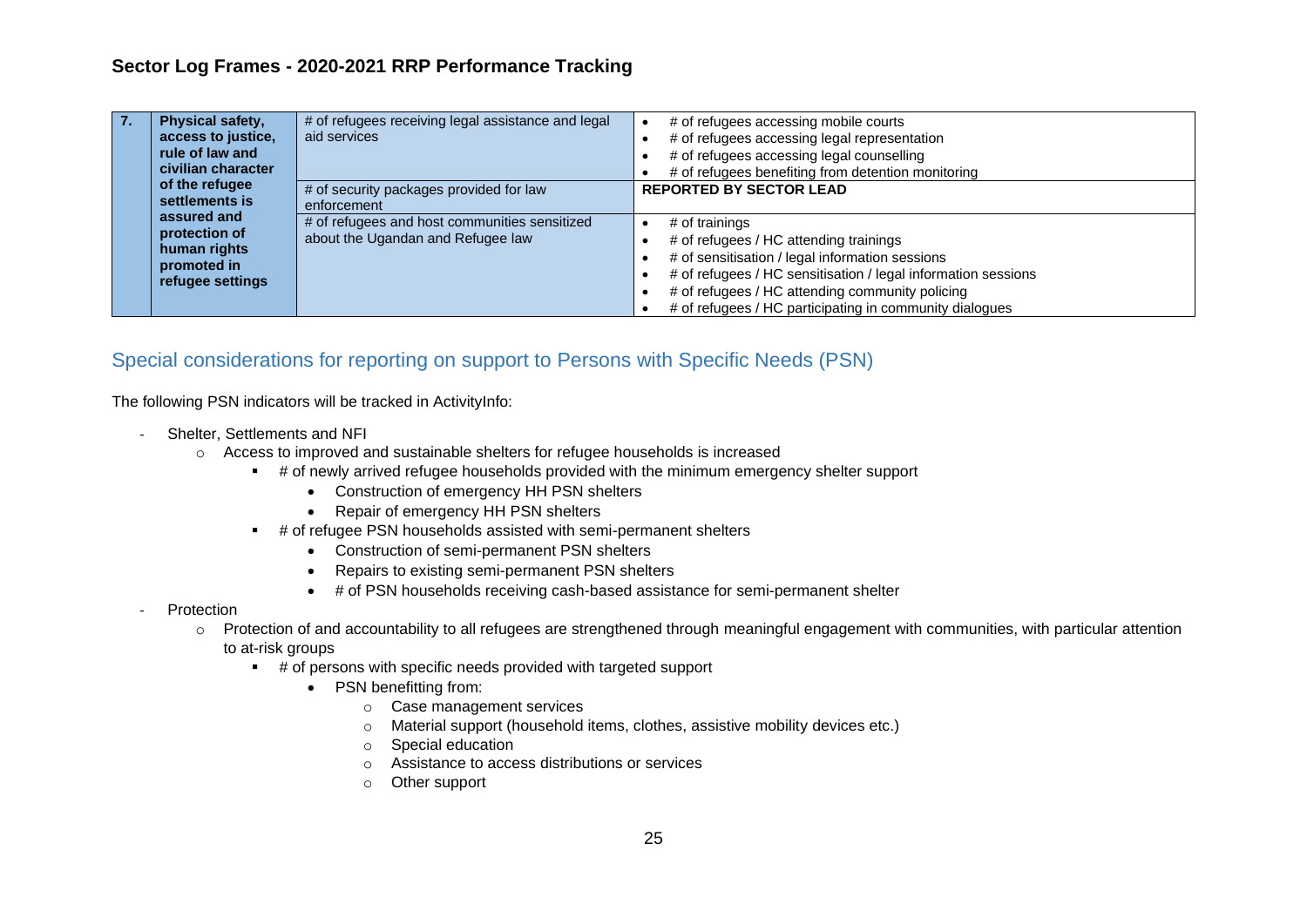- CBI
	- o Access to cash and voucher assistance for basic needs expanded
		- # of households receiving cash assistance / voucher assistance for basic needs (including PSN households)

The following information will be requested when reporting on PSN indicators:

- Number of PSN households or individuals supported
- Type of PSN supported (definitions included)
	- o Child at risk\*
		- **•** Person below the age of 18 who is at risk due to his/her age, dependency and/or immaturity.
	- o Disability
		- Physical, mental, intellectual or sensory impairments from birth, or resulting from illness, infection, injury, trauma or old age. These may hinder full and effective participation in society on an equal basis with others.
	- o Older person at risk
		- Person of 60 years old or above, with specific need(s) in addition to his/her age. This includes single older persons and older couples. They may be the sole caregivers for others, suffer from health problems, have difficulty adjusting to their new environment, and/or otherwise lack psychological, physical, economic, social or other support from family members or others
	- o Serious medical condition
		- Serious medical condition that requires assistance, in terms of treatment or provision of nutritional and non-food items, in the country of asylum.
	- o Single parent or caregiver
		- Single person of 18 years or above with one or more dependants, including biological or non-biological children, or other dependants (such as an older person). The single parent/caregiver is both the primary income earner and/or caregiver.
	- o Specific legal and physical protection needs
		- **•** Person with legal protection needs because of a threat to life, freedom or physical safety.
	- o Unaccompanied or separated child\*
		- **•** Person below the age of 18 who is currently not under the care of either parent or other legal or customary primary caregiver.
	- o Woman at risk
		- Woman of 18 years old or above, who is at risk because of her gender, such as single mothers or caregivers, single women, widows, older women, women with disabilities and survivors of violence.

\* These categories are not included under Community-Based Protection in order to avoid overlap with Child Protection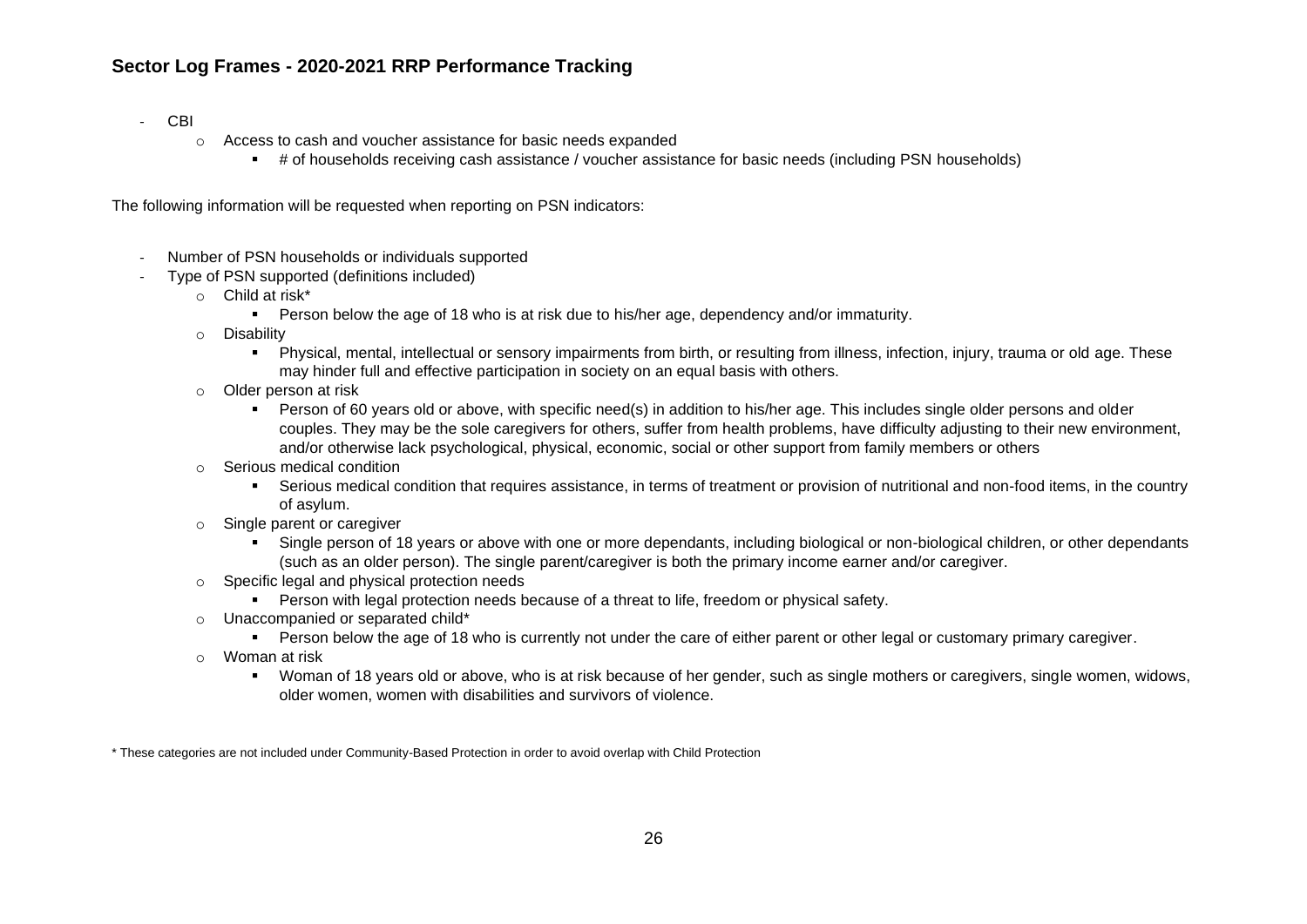# <span id="page-26-0"></span>**SGBV**

| <b>Objectives</b>                                                                                                                                                                                                                                                                                                              | <b>Indicators</b>                                                                                                                                                                                                                                          | <b>Activities</b>                                                                                                                                                                                                                                                                                                                                                                                                                                                                                                                                                                                                                                                                                                                                                                                                                                                                                                                                                                                                                                                                                                                                                               |
|--------------------------------------------------------------------------------------------------------------------------------------------------------------------------------------------------------------------------------------------------------------------------------------------------------------------------------|------------------------------------------------------------------------------------------------------------------------------------------------------------------------------------------------------------------------------------------------------------|---------------------------------------------------------------------------------------------------------------------------------------------------------------------------------------------------------------------------------------------------------------------------------------------------------------------------------------------------------------------------------------------------------------------------------------------------------------------------------------------------------------------------------------------------------------------------------------------------------------------------------------------------------------------------------------------------------------------------------------------------------------------------------------------------------------------------------------------------------------------------------------------------------------------------------------------------------------------------------------------------------------------------------------------------------------------------------------------------------------------------------------------------------------------------------|
| Protection systems are strengthened<br>and refugees women and girls are<br>aware of the existing referral pathways<br>with the aim of ensuring their full<br>enjoyment of rights, reduction of SGBV<br>risks and reinforced multi-sectoral<br>response including through<br>mainstreaming of SGBV across all<br><b>sectors</b> | # of SGBV<br>awareness<br>campaigns<br>conducted for<br>refugees and<br>host community<br>(awareness)<br>campaigns,<br>FGDs, IEC,<br>trainings, media,)<br># of SGBV<br>survivors<br>identified and<br>receiving<br>appropriate multi-<br>sectoral support | Community participation in SGBV prevention and response<br>$\bullet$<br>Awareness raising campaigns on SGBV prevention and response<br>$\bullet$<br>Focus group discussions on SGBV prevention and response<br>$\bullet$<br>Men's groups formed to work on SGBV prevention and response in<br>settlements<br>Women leadership committees established / functional<br>$\bullet$<br>IEC materials with SGBV prevention messages developed, translated<br>$\bullet$<br>and disseminated<br>Activists trained and participating in the SASA! Methodology<br>$\bullet$<br>Safety audits conducted<br>$\bullet$<br>Persons prosecuted for SGBV related crimes<br>$\bullet$<br>Reported SGBV incidents for which survivors receive legal assistance<br>$\bullet$<br>Survivors enrolled in income generating and occupational activities<br>$\bullet$<br>Reported SGBV incidents for which survivors receive psychosocial<br>counselling<br>Reported SGBV incidents for which survivors are provided with a safe<br>$\bullet$<br>space<br>Women and Girl's Centers maintained and resourced<br>$\bullet$<br>Dignity kits provided<br>$\bullet$<br>Medical support provided<br>$\bullet$ |
|                                                                                                                                                                                                                                                                                                                                | structures (duty<br>bearers) trained<br>and able to                                                                                                                                                                                                        | Staff and actors trained in GBV response and prevention<br>$\bullet$<br>Service providers equipped and capacitated                                                                                                                                                                                                                                                                                                                                                                                                                                                                                                                                                                                                                                                                                                                                                                                                                                                                                                                                                                                                                                                              |
|                                                                                                                                                                                                                                                                                                                                |                                                                                                                                                                                                                                                            | # of functional<br>support survivors                                                                                                                                                                                                                                                                                                                                                                                                                                                                                                                                                                                                                                                                                                                                                                                                                                                                                                                                                                                                                                                                                                                                            |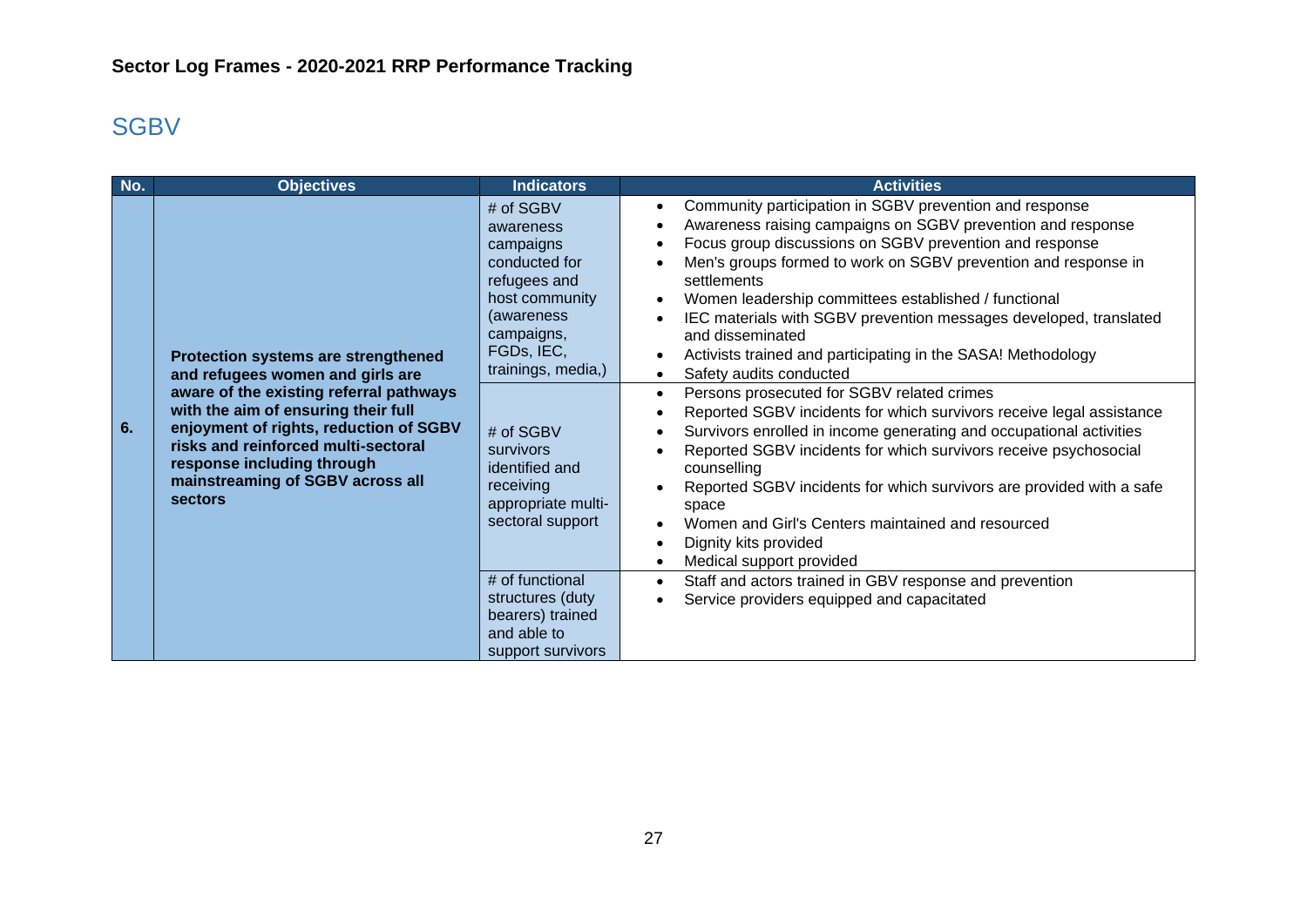# <span id="page-27-0"></span>Shelter, Settlements & Non-Food Items

| No. | <b>Objectives</b>                                                                                                                                                                                                                                                                                                                                                                                                                                                                                                                                                                                                                                                                                                                                                                                                                                                                                                                        | <b>Indicators (non RRP</b><br>indicators underlined)                                                     | Indicator definition and reporting<br>explanations                                                                                                                                                                                                                                                                                                                                                                  | <b>METHOD OF COLLECTION</b>                                                                                                                                                                                                                                                                          | <b>Activities/Comment</b>                                                                                                                                                                                                                                                                                                                                                                                                                                                                            |
|-----|------------------------------------------------------------------------------------------------------------------------------------------------------------------------------------------------------------------------------------------------------------------------------------------------------------------------------------------------------------------------------------------------------------------------------------------------------------------------------------------------------------------------------------------------------------------------------------------------------------------------------------------------------------------------------------------------------------------------------------------------------------------------------------------------------------------------------------------------------------------------------------------------------------------------------------------|----------------------------------------------------------------------------------------------------------|---------------------------------------------------------------------------------------------------------------------------------------------------------------------------------------------------------------------------------------------------------------------------------------------------------------------------------------------------------------------------------------------------------------------|------------------------------------------------------------------------------------------------------------------------------------------------------------------------------------------------------------------------------------------------------------------------------------------------------|------------------------------------------------------------------------------------------------------------------------------------------------------------------------------------------------------------------------------------------------------------------------------------------------------------------------------------------------------------------------------------------------------------------------------------------------------------------------------------------------------|
| 1.  | <b>Ensure the</b><br>minimum NFI<br>standards for<br>all refugees<br>are met                                                                                                                                                                                                                                                                                                                                                                                                                                                                                                                                                                                                                                                                                                                                                                                                                                                             | # of newly arrived refugee<br>households receiving core<br>relief items (disaggregated<br>by modalities) | Only measures the number of new arrivals<br>who physically receive new arrival NFI<br>packages within settlements at Reception<br>Centres and/or upon plot allocations (to<br>avoid double counting of same HHs from<br>transit centres). Do not consider soap and<br>hygiene items as separate kits to report on<br>for new arrivals because these items all<br>contribute to a complete 'new arrival'<br>package. | • Cash Working Group members who<br>will implement such packages will<br>have to report for this activity.<br>• NFI distribution partners<br>• Verification of monthly distribution<br>reports - receive from UNHCR<br>Programme NFI focal point.                                                    | • # of new arrival HH NFI kits distributed<br>• # of individual new arrivals who received NFI<br>kits or cash assistance (DO NOT RECORD<br>SOAP/HYGIENE KITS SEPARATELY FROM<br>OTHER NFIs)<br>• # of new arrival households receiving NFI<br>cash assistance<br>• amount of NFI-earmarked cash transfers in<br><b>UGX</b>                                                                                                                                                                           |
|     |                                                                                                                                                                                                                                                                                                                                                                                                                                                                                                                                                                                                                                                                                                                                                                                                                                                                                                                                          | % of stabilised refugee<br>households with access to<br>minimum core relief items                        | Stabilised refugees = existing refugees<br>living in settlements since at least 31 <sup>st</sup><br>December of the year before the reporting<br>period. For $2019 = 31$ <sup>st</sup> Dec 2018. For 2020<br>$=$ 31 <sup>st</sup> Dec 2019.<br>Minimum core relief items = bedding -<br>mat/mattress/blanket, mosquito net, water<br>storage vessel, light source, cooking<br>utensils (e.g. plate, knife).         | • Cash Working Group members who<br>will implement such packages will<br>have to report for this activity.<br>• SSNFI WG members<br>• NFI distribution partners<br>• VENA Assessment results<br>• Verification of monthly distribution<br>reports - receive from UNHCR<br>Programme NFI focal point. | • Inter-agency Essential Needs Assessment for<br>2019 - market and HH access.<br>• # of stabilised HHs who received in-kind NFI<br>support (DO NOT INCLUDE/TRACK<br><b>HYGIENE ITEMS as this is under WASH</b><br><b>SECTOR)</b><br>• # of stabilised refugee households<br>receiving MEB for basic needs (take from CBI<br>Technical WG)<br>• # of stabilised households receiving NFI cash<br>assistance (separate to MEB)<br>• amount of NFI-earmarked cash transfers in<br>UGX (separate to MEB) |
| 2.  | <b>Access to</b><br># of newly arrived refugee<br>Only measures the number of new arrivals<br>households provided with<br>improved and<br>who receive the emergency shelter kit<br>sustainable<br>the minimum emergency<br>materials upon plot allocation in<br>shelters for<br>shelter support<br>settlements; plastic sheeting, poles, ropes,<br>(disaggregated by<br>wire nails and tools.<br>refugee<br>households is<br>modalities)<br>Other core relief items are often distributed<br>increased<br>at the same time as the shelter kits (e.g.<br>jerry cans and mosquito nets).<br>Even though emergency shelter materials<br>and tools are distributed with household<br>items (jerry cans etc.) as 'settlement kits',<br>they need to also be recorded separately. It<br>is NOT a duplication if the same<br>beneficiaries "reached" are counted for "#<br>shelter kits distributed" and for "# of HH NFI<br>kits distributed". |                                                                                                          | • Verification of monthly distribution<br>reports - receive from UNHCR<br>Programme NFI focal point                                                                                                                                                                                                                                                                                                                 | • # of HH emergency shelter kits distributed<br>• # of households receiving emergency shelter-<br>earmarked cash assistance<br>• amount of emergency shelter-earmarked cash<br>transfers in UGX<br>• Construction of emergency HH PSN shelters<br>• Repairs to existing emergency HH PSN<br>shelters |                                                                                                                                                                                                                                                                                                                                                                                                                                                                                                      |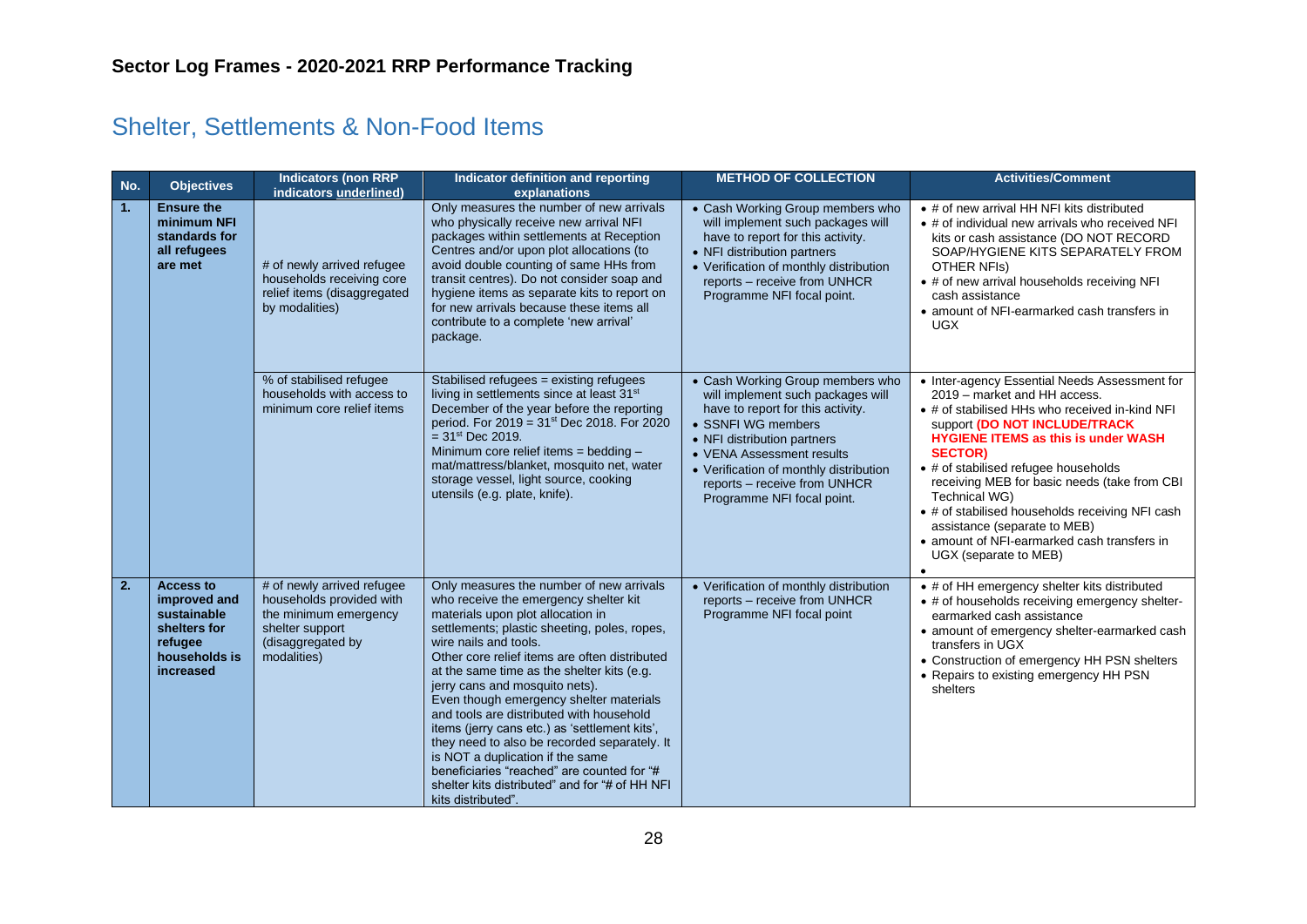| No. | <b>Objectives</b>                                                                            | <b>Indicators (non RRP</b><br>indicators underlined)                                                                                                               | Indicator definition and reporting<br>explanations                                                                                                                                                                                                                                                                                                                                                                                                                                           | <b>METHOD OF COLLECTION</b>                                      | <b>Activities/Comment</b>                                                                                                                                                                                                                                                                  |
|-----|----------------------------------------------------------------------------------------------|--------------------------------------------------------------------------------------------------------------------------------------------------------------------|----------------------------------------------------------------------------------------------------------------------------------------------------------------------------------------------------------------------------------------------------------------------------------------------------------------------------------------------------------------------------------------------------------------------------------------------------------------------------------------------|------------------------------------------------------------------|--------------------------------------------------------------------------------------------------------------------------------------------------------------------------------------------------------------------------------------------------------------------------------------------|
|     |                                                                                              | # of existing communal<br>accommodation shelters<br>repaired/expanded in<br>transit sites<br># of new communal<br>accommodation shelters<br>built in transit sites | Accommodation shelters = communal<br>overnight shelters for refugees in transit<br>between the border entry point and their<br>shelter plot in a settlement.<br>These include transit centres and reception<br>centres.<br>REPAIRS / EXPANSION = specific<br>construction projects to<br>repair/rehabilitate/upgrade/expand existing<br>accommodation shelters. It DOES NOT<br><b>MEAN ROUTINE/ONGOING</b><br>MAINTENANCE such as cleaning or<br>patching up the small, occasional tear/chip | • SSNFI WG members<br>• UNHCR staff for direct<br>implementation | • Repairs to existing refugee accommodation<br>shelters in reception/transit sites<br>(unit of measure as buildings/structures)<br>• Construction of new refugee accommodation<br>shelters in reception/transit sites<br>(unit of measure as buildings/structures)                         |
|     |                                                                                              | # of individuals (refugees +<br>hosts) trained and engaged<br>in sustainable construction                                                                          | in a surface.<br>Can include single training/workshop<br>events. Sustainable encompasses<br>environmentally-friendly techniques such as<br>the following;<br>- ISSB<br>- unburnt mud bricks<br>- CO2 neutral construction (e.g. panels<br>from rice straw or other waste products)<br>- bamboo from regeneration plantation<br>- roadworks with landscaping and drainage<br>It does not include:<br>- burnt bricks or concrete or iron sheeting<br>- Roadworks without landscaping.          | • SSNFI WG members<br>• Livelihood WG members                    | • # of refugees trained and/or employed in<br>sustainable construction<br>• # of host community members trained and/or<br>employed in sustainable construction<br>NOTE: it is compulsory to record the type of<br>sustainable construction project (e.g. 'PSN<br>shelter, roadworks etc.). |
|     |                                                                                              | # of refugee households<br>with specific needs<br>assisted with semi-<br>permanent shelters<br>(disaggregated by<br>modalities)                                    | Self-explanatory definition. We need to<br>include owner-driven support.                                                                                                                                                                                                                                                                                                                                                                                                                     | • SSNFI WG members                                               | • Construction of semi-permanent PSN shelters<br>• Repairs to existing S-P PSN shelters<br>• # of PSN households receiving cash-based<br>assistance for S-P shelter (e.g. conditional<br>vouchers)<br>• amount of S-P PSN shelter cash transfers in<br><b>UGX</b>                          |
|     |                                                                                              | # of urban refugee<br>households provided with<br>rental support                                                                                                   |                                                                                                                                                                                                                                                                                                                                                                                                                                                                                              | • SSNFI WG members                                               | • # of urban refugee households provided with<br>rental support<br>• amount of rental support in UGX                                                                                                                                                                                       |
| 3.  | <b>Sustainable</b><br>settlement<br>land use is<br>maximised to<br>optimal<br>mutual benefit | # of settlements benefitting<br>from integrated local<br>physical development<br>plans based on<br><b>Environment and Social</b><br><b>Impact Assessments</b>      | These are the settlements where the<br>Refugee Settlement Land Taskforce has<br>completed physical development plans<br>(either for certain zones or the entire<br>settlement) that has encompassed an<br>ESIA.                                                                                                                                                                                                                                                                              | <b>SECTOR LEADS INPUT</b>                                        |                                                                                                                                                                                                                                                                                            |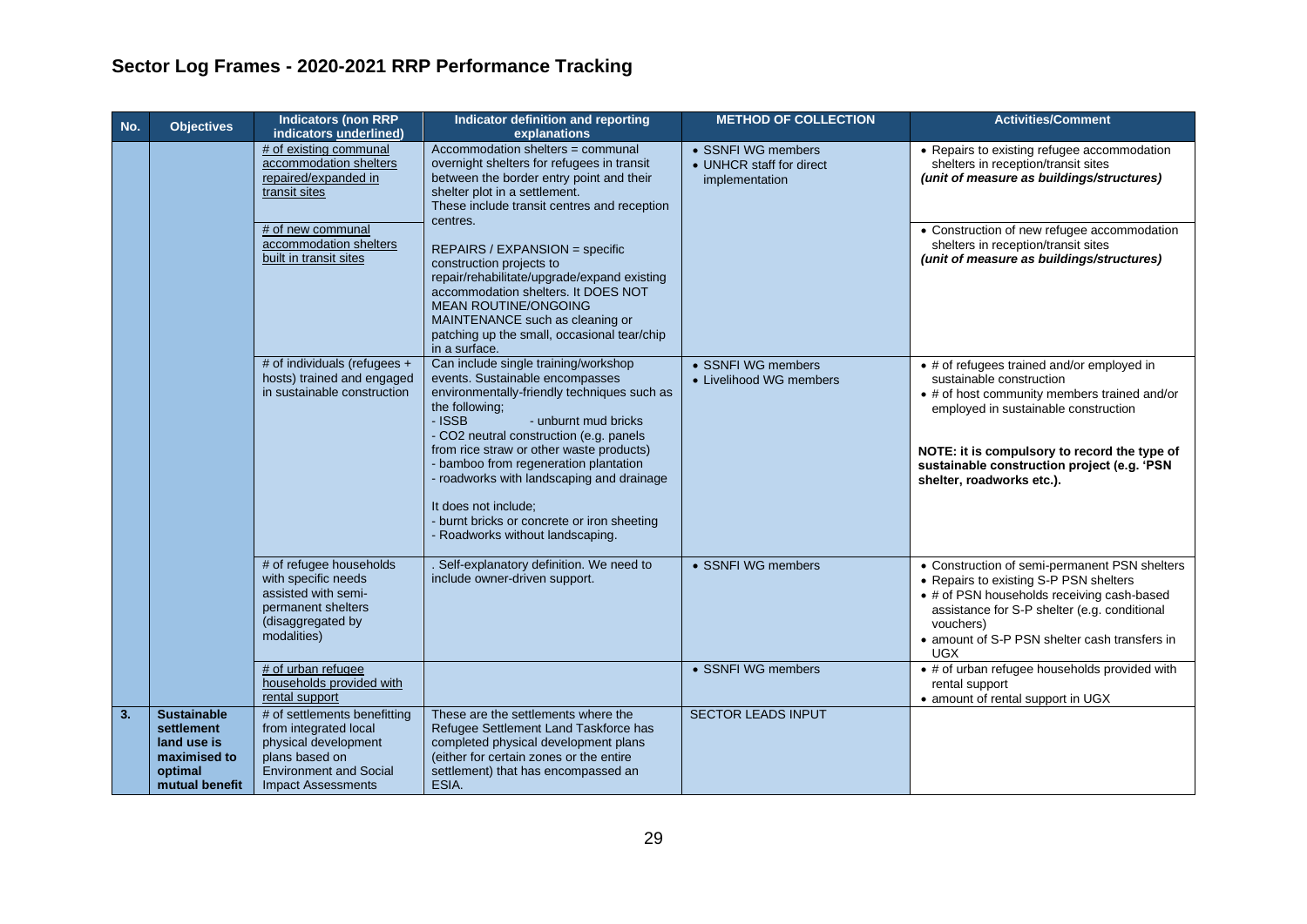| No.            | <b>Objectives</b>                                                                                                                                                   | <b>Indicators (non RRP</b><br>indicators underlined)                                                                   | Indicator definition and reporting<br>explanations                                                                                                                                                                                                                                 | <b>METHOD OF COLLECTION</b>                                                | <b>Activities/Comment</b>                                                                                                                                                                                                                                                                                                      |
|----------------|---------------------------------------------------------------------------------------------------------------------------------------------------------------------|------------------------------------------------------------------------------------------------------------------------|------------------------------------------------------------------------------------------------------------------------------------------------------------------------------------------------------------------------------------------------------------------------------------|----------------------------------------------------------------------------|--------------------------------------------------------------------------------------------------------------------------------------------------------------------------------------------------------------------------------------------------------------------------------------------------------------------------------|
|                | for refugees<br>and hosts<br>through the<br>integration of<br>settlement<br>plans with<br>local<br>government<br>plans and<br>labour-<br>intensive<br>public works. | # of kms of roads<br>rehabilitated (including<br>roadside vegetation) for all-<br>year access to community<br>services | Existing roads in refugee-hosting Districts<br>that have been rehabilitated with the<br>inclusion of roadside plantations.                                                                                                                                                         | • SSNFI WG members<br>• Livelihood WG members                              | $\bullet$ # of kms of refugee-hosting roads<br>rehabilitated with roadside vegetation<br>• # of kms of refugee-hosting roads<br>rehabilitated without roadside vegetation<br>• # of kms of new settlement roads opened<br>with roadside vegetation<br>• # of kms of new settlement roads opened<br>without roadside vegetation |
|                |                                                                                                                                                                     | # of energy-efficient street<br>lights installed in refugee<br>hosting sub-counties                                    | Self-explanatory definition.                                                                                                                                                                                                                                                       | • SSNFI WG members<br>• Livelihood WG members<br>• Energy + Environment WG | • Installation of energy-efficient street lights                                                                                                                                                                                                                                                                               |
| $\overline{4}$ | Communal<br>service sites                                                                                                                                           | # communal service sites<br>in settlements repaired or<br>expanded                                                     | REPAIRS / EXPANSION = specific<br>construction projects to<br>repair/rehabilitate/upgrade/expand existing<br>communal service sites. It DOES NOT<br><b>MEAN ROUTINE/ONGOING</b><br>MAINTENANCE such as cleaning or<br>patching up the small, occasional tear/chip<br>in a surface. | • All sectors' WG members                                                  | Indicate function of the communal service site<br>from the following list (or describe under "other"):<br>marketplace<br>food distribution point<br>community centre<br>protection desk<br>sports and recreation sites<br>police post<br>staff accommodation<br>staff offices<br>other                                         |
|                |                                                                                                                                                                     | # new communal service<br>sites built in settlements                                                                   |                                                                                                                                                                                                                                                                                    | • All sectors WG members                                                   |                                                                                                                                                                                                                                                                                                                                |